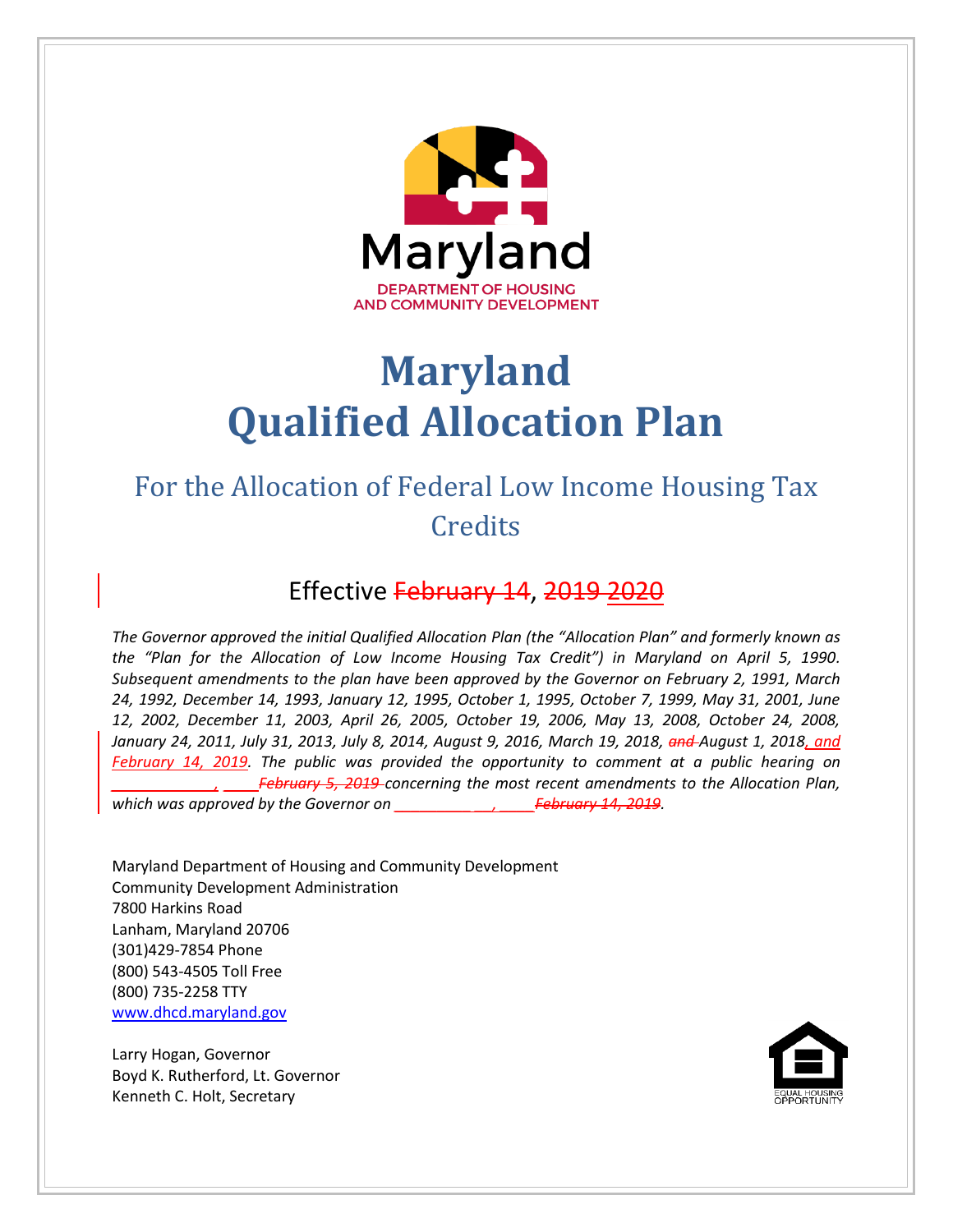# **Table of Contents**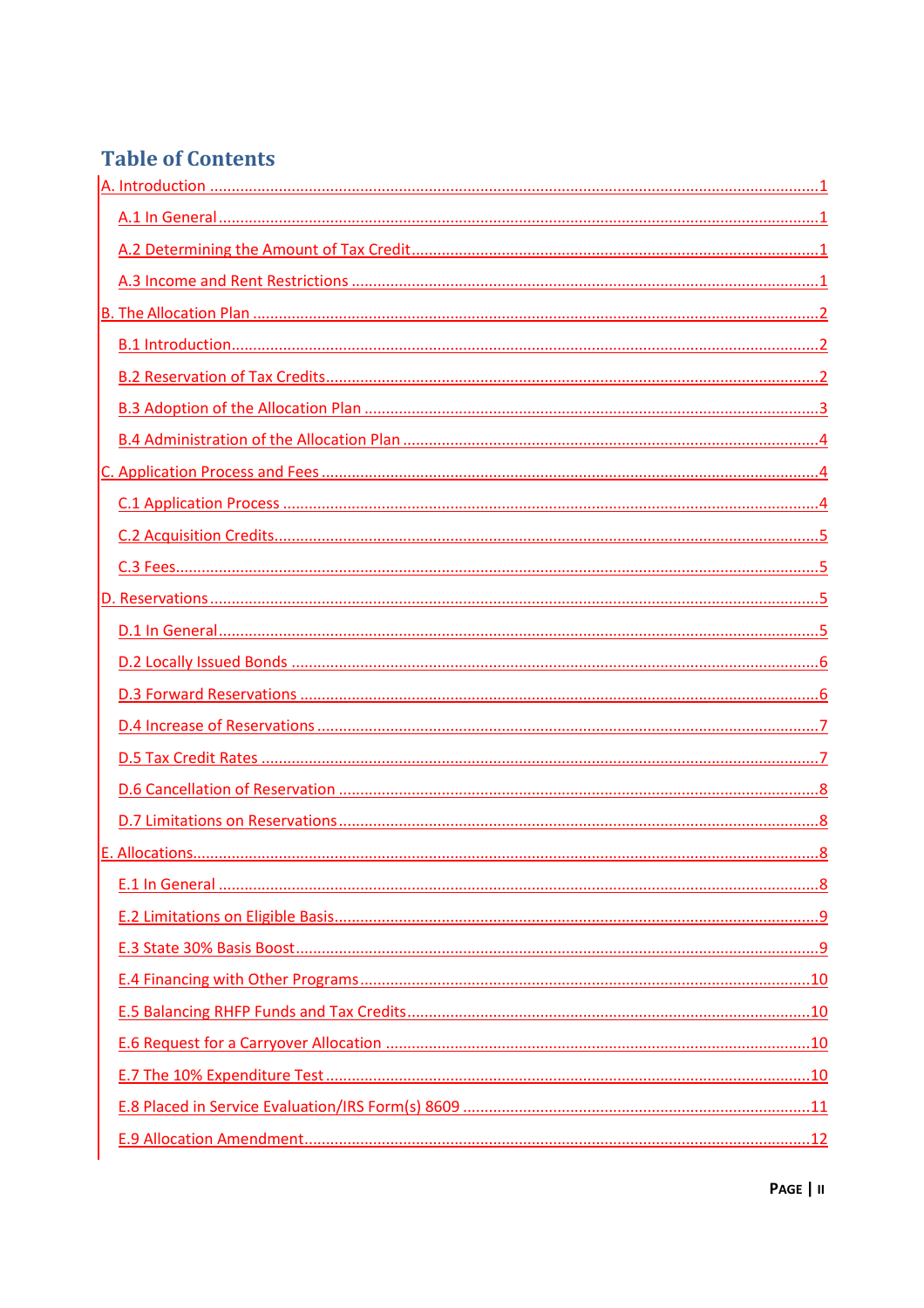| APPENDIX A: Maryland Department of Housing and Community Development Multifamily Rental |  |
|-----------------------------------------------------------------------------------------|--|
|                                                                                         |  |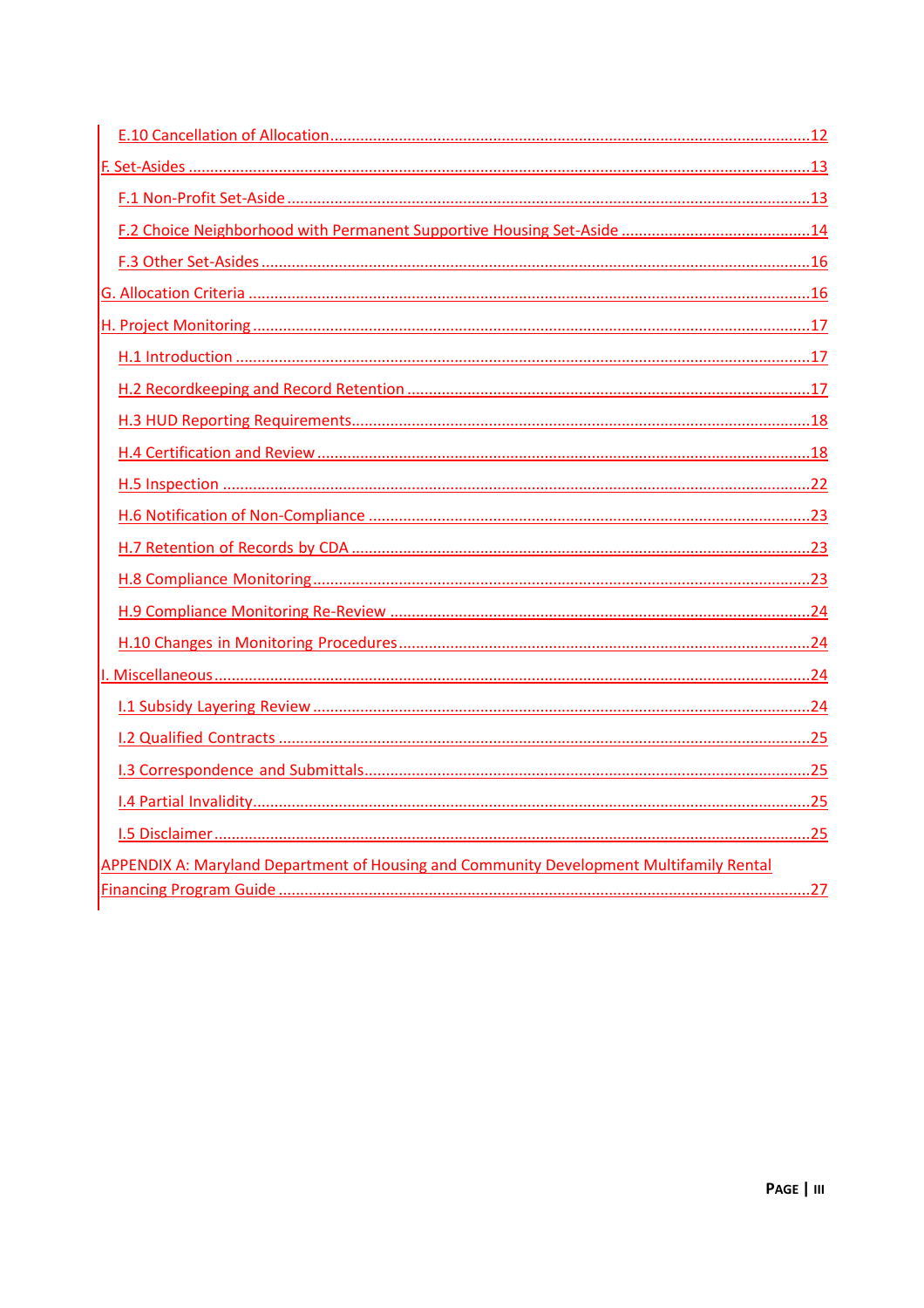# <span id="page-3-0"></span>**A. Introduction**

# <span id="page-3-1"></span>**A.1 In General**

The 1986 Tax Reform Act created the low-income housing tax credit program under §42 of the Internal Revenue Code of 1986, as amended (together with the Treasury Regulations promulgated thereunder, the Internal Revenue Code), to encourage the private sector to invest in the construction and rehabilitation of housing for low and moderate income individuals and families by providing qualified project owners with Low-Income Housing Tax Credits (LIHTC) against their federal income tax obligations. The Governor of the State of Maryland has designated the Maryland Department of Housing and Community Development (DHCD) as the agency authorized to allocate LIHTC for residential rental projects in Maryland under this program (Maryland LIHTC Program). The Secretary of DHCD (Secretary) has assigned this function to the Community Development Administration (CDA), a unit of the Division of Development Finance of DHCD. LIHTC are available to project owners of qualifying residential rental projects that meet certain low-income occupancy and rent restrictions.

Generally, each state may allocate a specified amount of LIHTC annually, based primarily on the state's population. In addition, states that allocate 100% of their annual authority are eligible for additional authority for the following year from a national pool of unused LIHTC authority.

# <span id="page-3-2"></span>**A.2 Determining the Amount of Tax Credit**

LIHTC are generally provided to project owners in equal annual installments over a ten (10) year period. LIHTC may not exceed the applicable percentage of the qualified basis of each low income building in the project as defined in §42(b) and §42(c) of the Internal Revenue Code. The applicable percentage is the percentage that will yield, over the ten (10) year LIHTC period, LIHTC with a present value equal to either 70% or 30% of the qualified basis of the building. New construction and rehabilitation projects that are not federally subsidized are eligible for the 70% present value LIHTC. Projects financed with federally tax-exempt bonds, or which involve the acquisition of existing buildings (when combined with eligible rehabilitation) are eligible for the 30% present value LIHTC. The Internal Revenue Code also requires administering agencies to allocate only the amount necessary to make projects financially feasible. CDA makes this determination at three times in the tax credit process: at the time of application; at the time of reservation/issuance of the eligibility letter pursuant to §42 (m)(i) and (2) of the Internal Revenue Code; and finally at the time the building is placed in service.

# <span id="page-3-3"></span>**A.3 Income and Rent Restrictions**

In accordance with changes to §42 of the Internal Revenue Code by the federal Consolidated Appropriations Act of 2018, and effective in the State of Maryland as of August 1, 2018, the project owner must select one of the following three (3) set-aside elections (the Set-Aside Election): 1) at least 20% of the housing units in the project for households with incomes at or below 50% of the area median gross income (the 20@50 Set-Aside; 2) at least 40% of the housing units in the project for households with incomes at or below 60% of the area median gross income (the 40@60 Set-Aside); or 3) at least 40% of the housing units in the project for households with incomes at or below 80% of the area median gross income so long as the average gross income for the restricted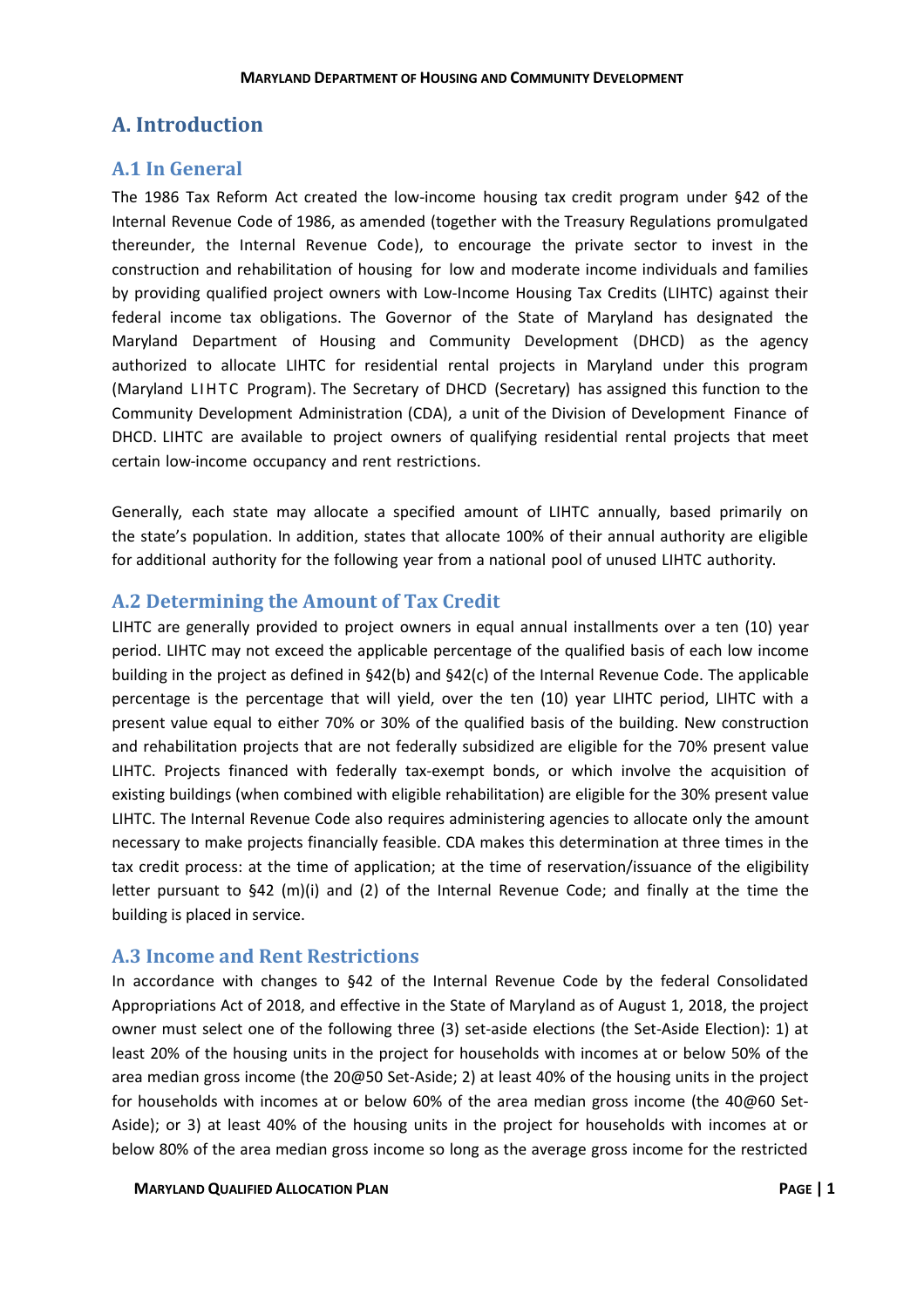units in the project does not exceed 60% of the area median gross income (the Income Averaging Set-Aside). Household size is based on certain assumptions involving the bedroom configurations of the rental units. Rents for LIHTC units may not exceed 30% of the applicable income limit. The Set-Aside Election must be made, and is irrevocable, no later than the date of the execution of the project's IRS Form 8609 by CDA and the project owner in accordance with the requirements of Section E.8, below.

The changes to the Internal Revenue Code made by the federal Consolidated Appropriations Act of 2018 and described above do not extend to the set-aside requirements associated with the issuance of tax-exempt bonds in accordance with §142 of the Internal Revenue Code. Projects that receive an allocation of 4% LIHTC in conjunction with an issuance of tax-exempt bonds must meet the setaside requirements of both §42 and §142 of the Internal Revenue Code.

The housing units must be set aside for low-income residents for a compliance period of fifteen (15) years (Initial Compliance Period). In addition, the Internal Revenue Code requires the project owner to enter into an Extended Low-Income Housing Covenant (LIHTC Covenant) under which the low-income housing set-aside (meaning the actual number of units that generate LIHTC and are set aside for low-income tenants), the rent restrictions, and other requirements must continue for an additional period of at least fifteen (15) years beyond the Initial Compliance Period (together, the Extended Use Period). The Internal Revenue Code permits a project owner to opt out of the program restrictions after the initial fifteen (15) year compliance period under certain circumstances provided the Maryland LIHTC Program does not provide more restrictive standards.

# <span id="page-4-0"></span>**B. The Allocation Plan**

# <span id="page-4-1"></span>**B.1 Introduction**

The Internal Revenue Code requires states to adopt an Allocation Plan to allocate LIHTC to projects based on state priorities and federally mandated requirements. This Allocation Plan is intended to ensure that only projects that comply with the Internal Revenue Code and address the housing priorities of Maryland are selected for an allocation of LIHTC. This Allocation Plan sets forth CDA's selection criteria for use in determining housing priorities for allocating LIHTC.

### <span id="page-4-2"></span>**B.2 Reservation of Tax Credits**

LIHTC are reserved for eligible housing projects on a competitive basis, except those financed with tax-exempt bonds, which are awarded on a non-competitive project-by-project basis. Applications for competitive LIHTC will be solicited by CDA by Public Notice in one round per year. If needed, additional rounds of competition may be held until all available resources have been reserved. LIHTC reservations are based on the criteria outlined in this Allocation Plan (see [Section G](#page-18-1) - Allocation Criteria below) and in CDA's Multifamily Rental Financing Program Guide (the Guide), attached to and made a part of this Allocation Plan as Appendix A. Reservations are only an agreement between the applicant and CDA to continue the processing of the application for an allocation of LIHTC. Reservations are not an allocation of LIHTC from the State's ceiling and are not binding on the Internal Revenue Service (IRS).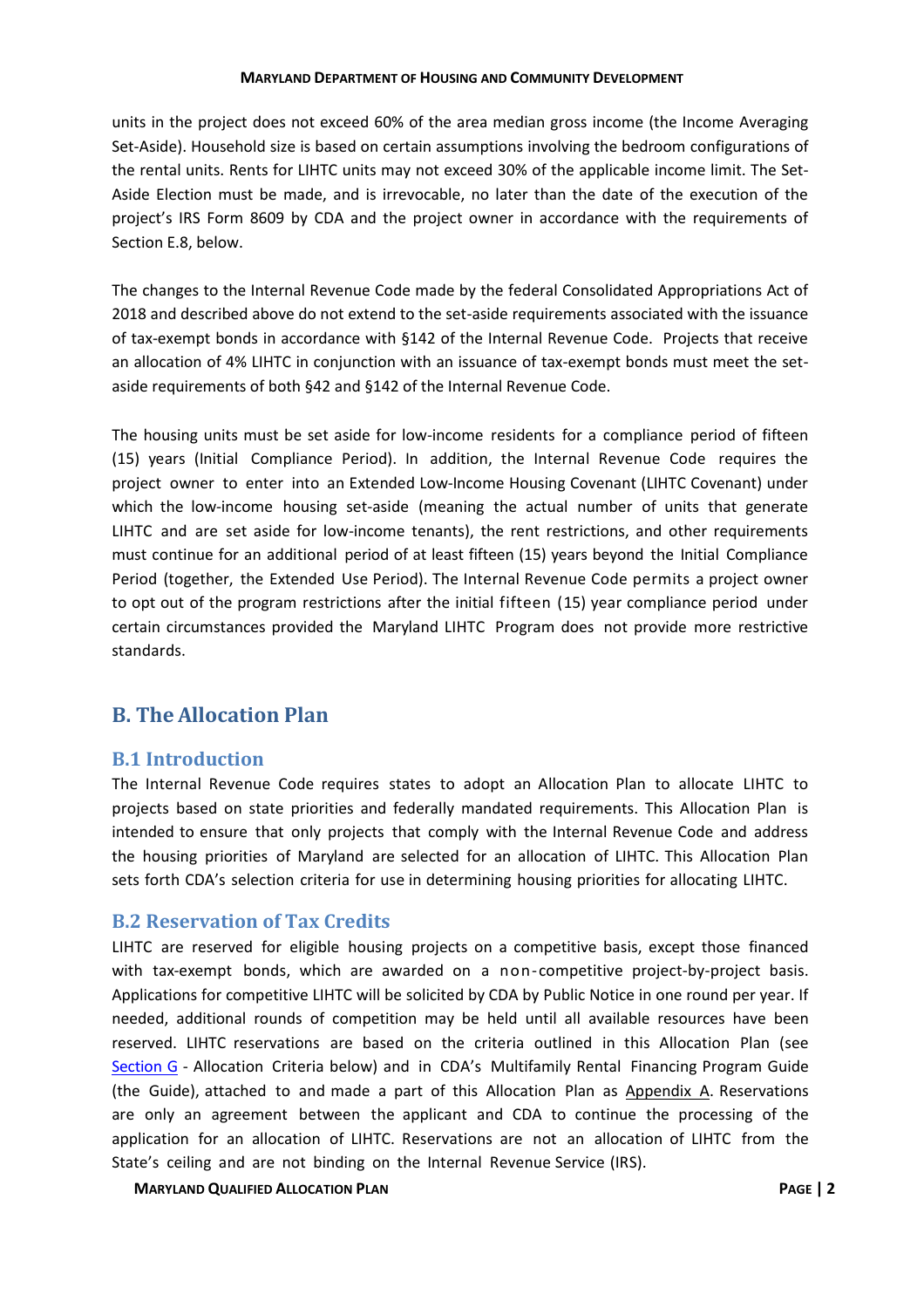The Maryland LIHTC Program reservation and allocation criteria and the competitive process apply only to residential rental projects other than those financed with tax-exempt bonds. Projects financed with certain tax-exempt bonds may be eligible to receive all or some of their LIHTC outside of the State's ceiling. Although these projects need not compete for an award through the competitive process, they must still be evaluated against the Threshold Criteria and the Competitive Scoring Criteria (both as outlined and defined in the Guide), and they must comply with the provisions of this Allocation Plan.

The Guide describes in detail CDA's criteria, requirements, and policies for evaluating, ranking, and selecting projects for LIHTC. This Allocation Plan governs the administration of the Maryland LIHTC Program, including reservations, allocations, and compliance.

The determination of whether a project is eligible to receive an allocation of LIHTC rests solely with CDA and is contingent upon the project owners' compliance with §42 of the Internal Revenue Code and the requirements of the Maryland LIHTC Program, which may be more restrictive than the requirements of §42 of the Internal Revenue Code.

# <span id="page-5-0"></span>**B.3 Adoption of the Allocation Plan**

Before adopting this Allocation Plan, including the Guide, CDA held a public hearing on *February 5, 2019*, after giving at least fourteen (14) days' notice to the public by means of publication in newspapers of general circulation. Public comments were permitted in writing at the office of CDA any time up to the beginning of the public hearing, and verbal comments were received by CDA at the public hearing. This Allocation Plan, including the Guide, was subsequently submitted to the Governor for approval and was approved by the Governor on **14, 2019**, effective as of that date.

CDA may amend this Allocation Plan at any time by means of the procedure described above for adoption of the Allocation Plan. This Allocation Plan shall also be amended as necessary to ensure that CDA's LIHTC allocations comply with the requirements of the Internal Revenue Code. The Guide may be amended for non-substantive changes or for changes which do not affect LIHTC without further amendment to this Allocation Plan and without a public hearing, by determination of the Secretary, to the extent necessary to carry out CDA policies.

**All LIHTC reservations, feasibility determinations, and allocations made under prior versions of this Allocation Plan will be honored by CDA. However, compliance monitoring for all projects, regardless of when LIHTC were reserved or allocated, shall be conducted in accordance with and subject to the compliance monitoring fees posted on the DHCD website at: http://dhcd.maryland.gov/HousingDevelopment/Pages/Fees.aspx, subject to any future amendments.**

**Applicants for LIHTC should refer to the Internal Revenue Code, and specifically to §42 of the Internal Revenue Code and the regulations promulgated thereunder, for additional requirements and definitions applicable to the Maryland LIHTC Program. CDA strongly recommends that**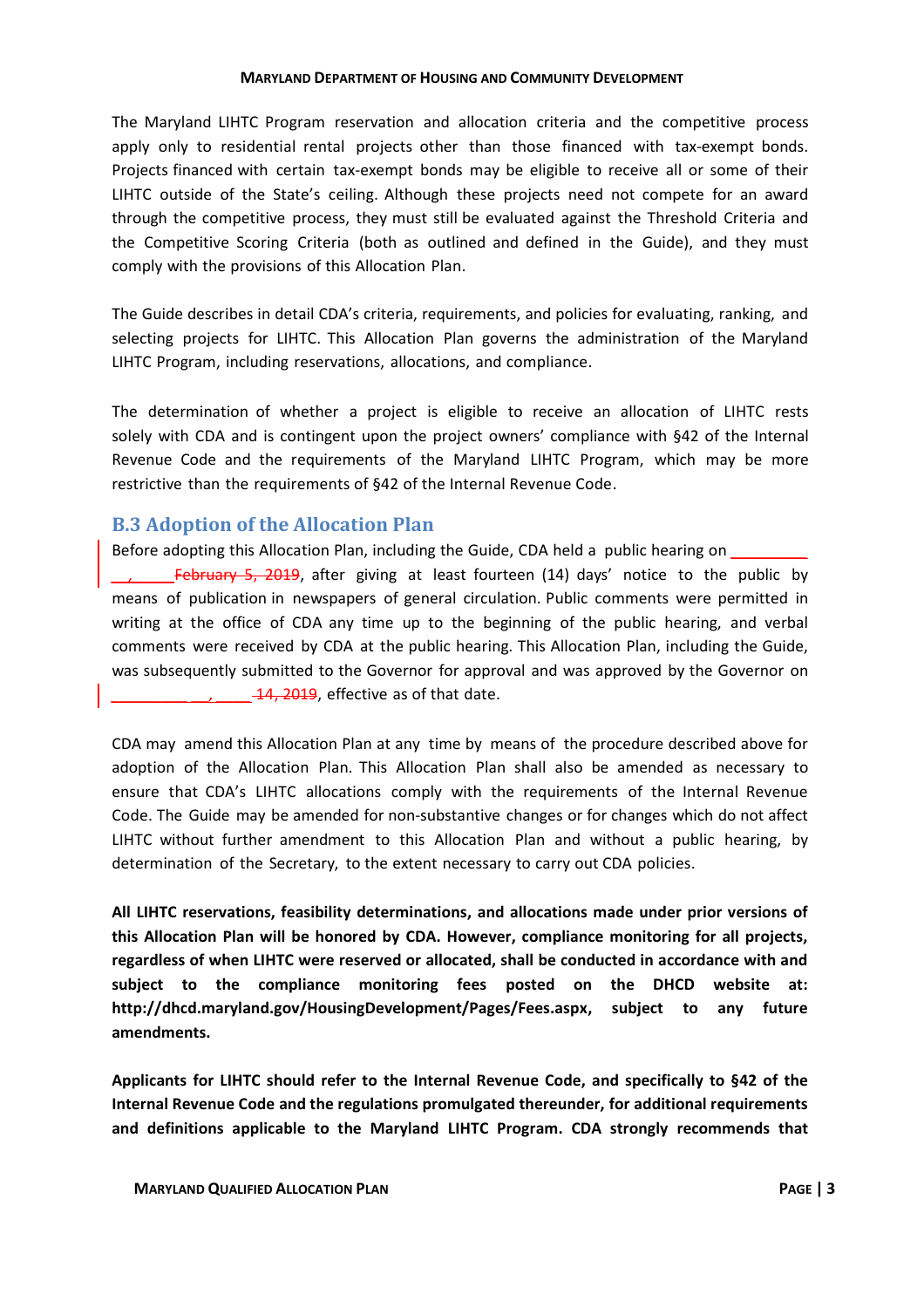**applicants for LIHTC consult their tax advisor, legal counsel, accountant, or financial advisor for further details concerning the Maryland LIHTC Program.**

**CDA is responsible for administering the Maryland LIHTC Program under §42 of the Internal Revenue Code, the Housing and Community Development Article, §4-101 – 4-255 of the Annotated Code of Maryland (the Act), and the Code of Maryland Regulations (COMAR) Title 05, Subtitle 05, Chapter 06. CDA's interpretation of §42 of the Internal Revenue Code, the Act, or COMAR is not binding upon the IRS, and CDA neither represents nor warrants to any project owner, investor, or other program participant how the IRS will interpret or apply any provision of the Internal Revenue Code in any instance.**

# <span id="page-6-0"></span>**B.4 Administration of the Allocation Plan**

Nothing in this Allocation Plan is intended to impair or limit the rights of CDA with respect to, or to release a project owner from, any of the covenants or conditions contained in any agreement or contract between the project owner and CDA. CDA may take against a project owner any action permitted under any agreement or provision of law that it deems necessary or expedient for failure to perform any such covenant or condition, including limiting or prohibiting participation by a project owner or any of its principals in the Maryland LIHTC Program.

The project owner is responsible for complying with this Allocation Plan and the Guide in effect when the project owner submits to CDA an application for LIHTC. In addition, CDA reserves the right to modify this Allocation Plan or the Guide through the procedures described above and to require the project owner to comply with the modifications, as appropriate in the determination of CDA, unless otherwise prohibited by law.

Copies of this Allocation Plan are available upon written request to CDA at 7800 Harkins Road, Lanham, MD 20706, attention: Tax Credit Program Administrator or on the Department's website at [http://dhcd.maryland.gov/HousingDevelopment/Pages/MFLibrary.aspx.](http://dhcd.maryland.gov/HousingDevelopment/Pages/MFLibrary.aspx)

# <span id="page-6-1"></span>**C. Application Process and Fees**

# <span id="page-6-2"></span>**C.1 Application Process**

The application process, including provisions for pre- and post-round publication of information, is outlined in Chapter 2 of the Guide.

For a project to be considered for an allocation of LIHTC, CDA must receive a completed application, together with a non-refundable application fee, within the deadline specified in the public notice. All fees are outlined on the DHCD website at: http://dhcd.maryland.gov/HousingDevelopment/Pages/Fees.aspx.

To be evaluated during any round of competition (the competition is referred to as "rating and ranking"), projects must meet all of the Threshold Criteria specified in the Guide. These requirements are intended to eliminate projects that do not meet basic Maryland LIHTC Program requirements and to ensure that LIHTC are reserved for projects that meet the Internal Revenue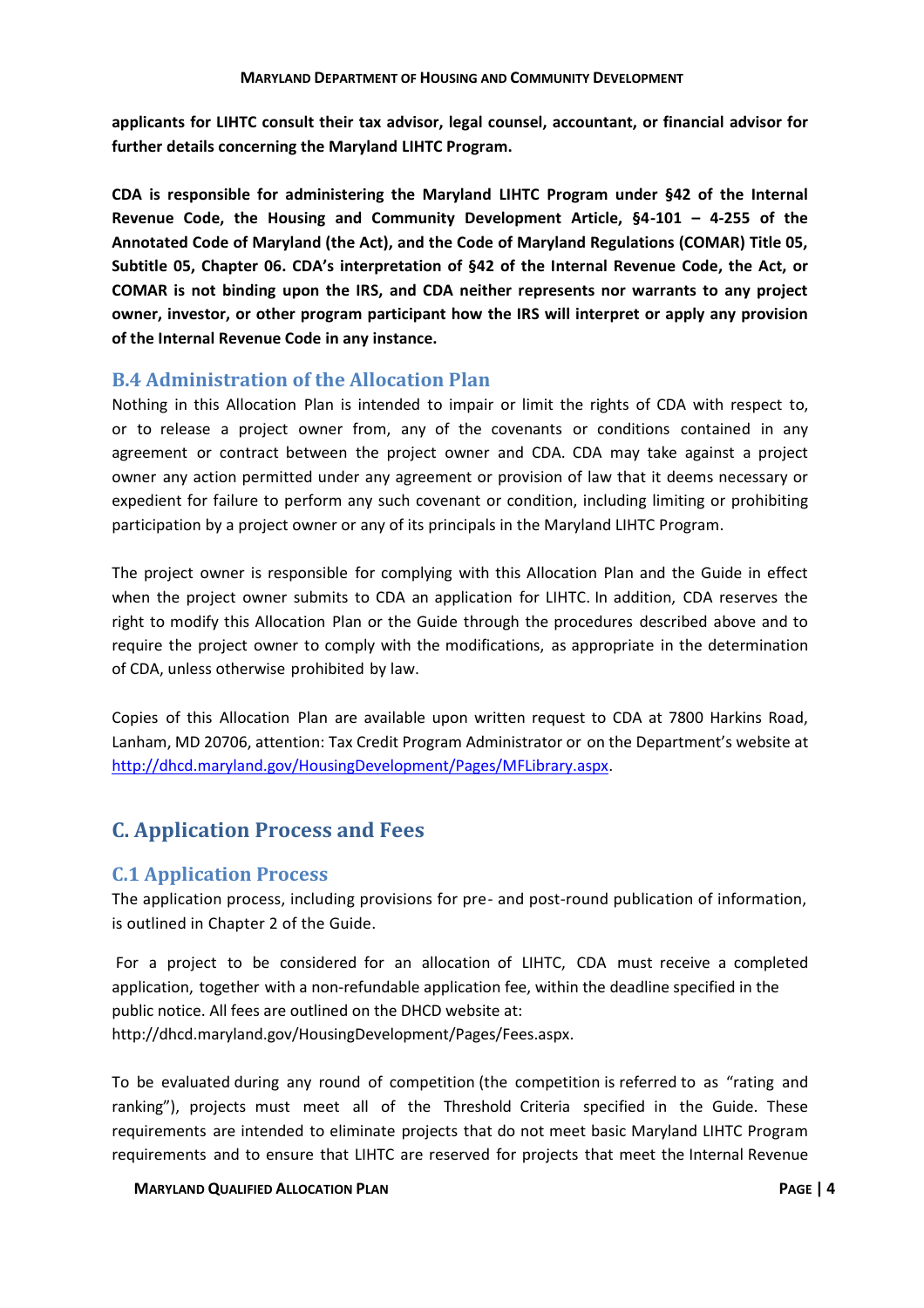Code requirements and are both viable and ready to proceed. Projects that do not meet the Threshold Criteria will not be rated and ranked during the competitive rounds. Some of the threshold requirements may be waived at CDA's discretion for compelling reasons that are not inconsistent with the Internal Revenue Code. See Chapter 5 of the Guide for waiver provisions and requirements.

In accordance with Section 2.5 of the Guide, CDA will release information on all Maryland LIHTC awards in a round along with information on waivers granted and any State Bonus Points awarded within the Competitive Scoring Criteria pursuant to Chapter 4 of the Guide.

Projects with 50% or more of their development and acquisition costs financed with the proceeds of tax-exempt bonds may receive LIHTC on the entire qualified LIHTC basis outside the State's annual allocation of tax credits. Projects with less than 50% of their costs financed with the proceeds of taxexempt bonds may receive LIHTC on the appropriate portion of the Eligible Tax Credit Basis so financed without requiring an allocation.

# <span id="page-7-0"></span>**C.2 Acquisition Credits**

For projects receiving acquisition LIHTC for an existing project, CDA may, as a condition for a reservation of LIHTC, require the sponsor to provide a legal or certified public accountant's opinion regarding the project's satisfaction of (or exemption under §42(d)(6)(C) of the Internal Revenue Code from) §42(d)(2)(B)(ii) of the Internal Revenue Code, i.e. the Ten-Year Rule.

# <span id="page-7-1"></span>**C.3 Fees**

Fees associated with the LIHTC Program and payment instructions are posted on the DHCD website at: http://dhcd.maryland.gov/HousingDevelopment/Pages/Fees.aspx.

# <span id="page-7-2"></span>**D. Reservations**

# <span id="page-7-3"></span>**D.1 In General**

Applications will be evaluated based on the rating and ranking of the projects using the evaluation criteria set forth in detail in the Guide. Recommendations for reservations of LIHTC will be made by CDA to DHCD's Housing Finance Review Committee (HFRC). After evaluating CDA's recommendations, HFRC will make a final recommendation to the Secretary, who has the authority to make the final decision regarding whether to approve each reservation of LIHTC. After applications have been evaluated against the Threshold Criteria and rated and ranked, the Secretary may approve reservations of LIHTC without recommendations by HFRC in emergencies or when urgent action is required. If, in any round of competition, CDA determines in its sole discretion that the submitted projects have scored poorly under the Competitive Scoring Criteria, CDA reserves the right not to make any recommendations for reservations of LIHTC at that time and to evaluate the applications in a subsequent round.

Following approval, sponsors will receive either a LIHTC reservation letter or an allocation, depending on the timing of the funding round. A reservation letter is a conditional commitment to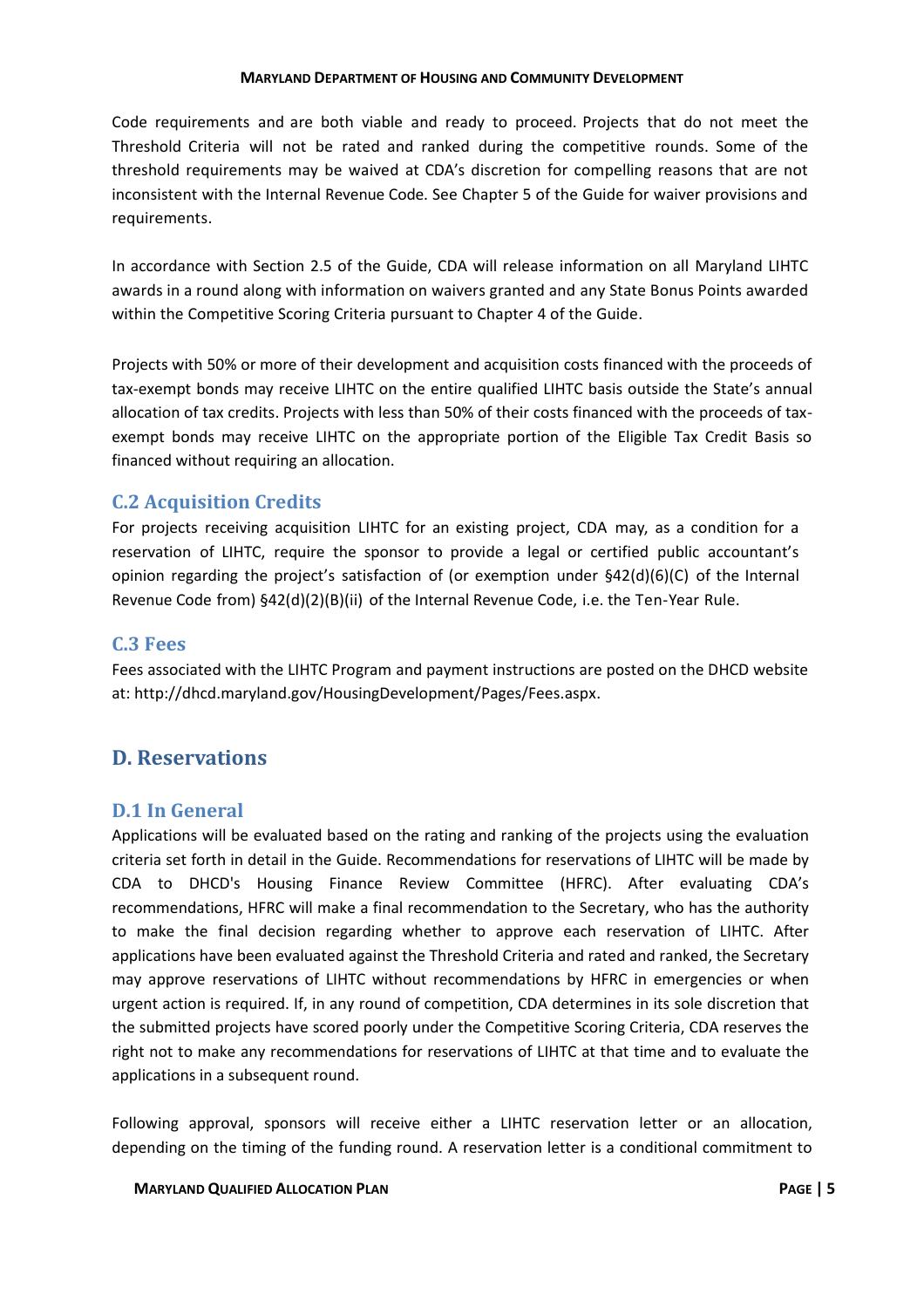reserve LIHTC for the project. A reservation or allocation is for only the amount of LIHTC, in the sole determination of DHCD, necessary for the financial feasibility of the project and its viability as a qualified low-income housing project. Each reservation is further subject to a number of conditions. These conditions include the submission of evidence of timely completion of the project and documentation certifying compliance with both State and federal requirements. Owners are also required to verify project costs as a condition of receiving a Carryover Allocation and again when the project is placed in service. Reservations may be cancelled and projects withdrawn from processing for the reasons set forth in the Guide under Section 6.1.1.

In general, for projects competing in any round of rating and ranking with awards made before July 1 of any calendar year, following recommendation by HFRC and approval by the Secretary, CDA will issue a reservation letter to the sponsor.

For projects competing in any round of rating and ranking with LIHTC awards made on or after July 1, allocations, not reservations, may be issued by CDA after recommendation by HFRC and approval by the Secretary. See  $Section E$  - Allocations, for more information.

In the event that reservations of LIHTC are approved or denied on any basis other than an application's evaluation against the Threshold Criteria and its rating and ranking under the Competitive Scoring Criteria, CDA will include in the application file, and make available upon public request, a written explanation for the approval or denial of LIHTC, as applicable.

### <span id="page-8-0"></span>**D.2 Locally Issued Bonds**

For projects funded by tax-exempt bonds issued by local jurisdictions which request 4% LIHTC, CDA will not perform the feasibility determination on behalf of the local jurisdiction unless the issuing local jurisdiction submits a written request to CDA. A complete copy of the CDA Application Submission Package must be submitted to request 4% LIHTC for projects funded by taxexempt bonds issued by local jurisdictions.

### <span id="page-8-1"></span>**D.3 Forward Reservations**

Under certain conditions a project may be eligible to receive a reservation of LIHTC from the State's ceiling for future years (Forward Reservation). To receive a Forward Reservation, project sponsors must agree to comply with all conditions imposed by CDA and the IRS. The following types of projects may receive Forward Reservations from a future year's LIHTC ceiling:

### **Projects Unable to Meet Deadlines.**

CDA may approve a Forward Reservation for projects that have already received reservation letters but are not able to be placed in service in the year of their reservation or are unable to meet the 10% expenditure test as provided in  $\S42(h)(1)(E)$  of the Internal Revenue Code. Such projects will be considered for a Forward Reservation only if LIHTC reserved can be allocated to other projects or can be carried forward for allocation in a future year. To be considered for an extension of these deadlines, sponsors must remit the non-refundable extension of reservation fee. (See [Section C.3](#page-7-1) - Fees.)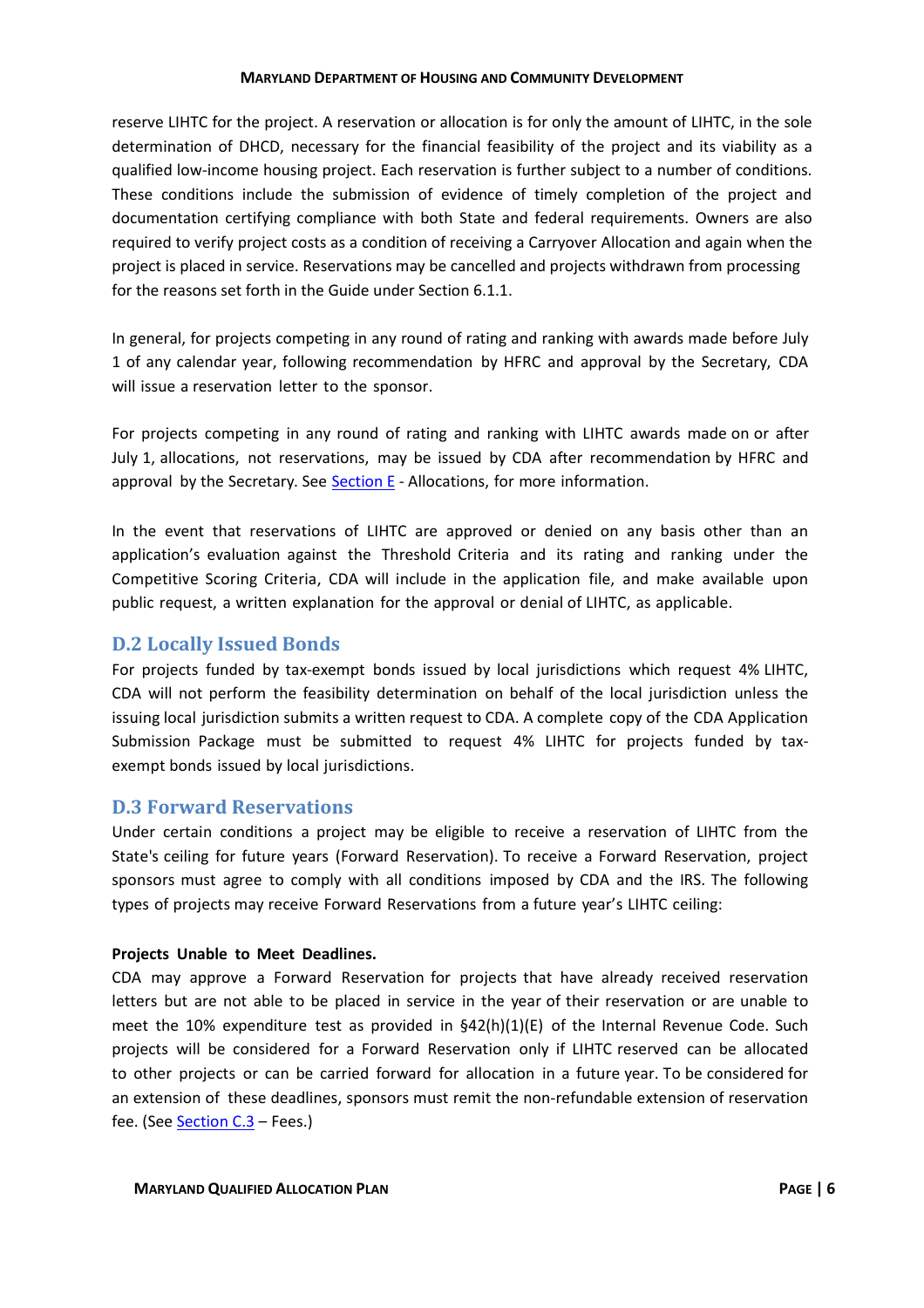### **Insufficient Tax Credits.**

CDA may approve a Forward Reservation for projects that ranked high enough in a round of competition for an award of LIHTC when there is insufficient remaining LIHTC that can be allocated by CDA in the current year.

### **Multiple-Year Reservations.**

CDA may approve a Forward Reservation when projects or reservations will be appropriately staged over two (2) or more years. CDA will determine if the sponsor's request for LIHTC is large enough to limit the available resources in the current or future years for other projects that otherwise qualify for a reservation.

### <span id="page-9-0"></span>**D.4 Increase of Reservations**

CDA may approve increases in the amount of LIHTC reserved for projects of up to 10% of the amount previously approved by the Secretary. Such increases may be approved only from the time the reservation letter is issued until the time a Carryover Allocation is issued. Projects whose LIHTC are increased after approval by the Secretary need not be reevaluated against the Threshold and Competitive Scoring Criteria. The aggregate increases approved by CDA may not exceed 10% of the State's LIHTC ceiling for the year of the increase.

### <span id="page-9-1"></span>**D.5 Tax Credit Rates**

### **Competitively Allocated Tax Credits.**

It is not necessary to file a Binding Agreement and Election Statement for new construction or substantially rehabilitated projects which are placed in service after January 1, 2015. For these projects, CDA will assume a 9% applicable credit percentage. However, the use of the 9% rate will not change the amount of credits reserved for the project. At Carryover Allocation, CDA will elect to either use the 9% applicable percentage and allocate fewer credits than the amount for which the project qualifies (i.e., allocate the reserved amount) or to use a tax credit rate lower than 9% in order to establish the amount of credits for which the project qualifies at an amount equal to the reserved amount.

The Binding Agreement and Election Statement must be submitted if the sponsor wishes to elect (or "lock in") the applicable percentage for the 4% acquisition credit rate for existing buildings. A sponsor may elect (or lock in) the applicable percentage any time from the month in which the reservation letter is fully executed by the project sponsor and CDA, up to the month in which the Carryover Allocation is issued by CDA to the project owner. The statement must be notarized and filed with CDA no later than the  $25<sup>th</sup>$  day of the month in which the election under §42(b)(1)(A)(ii)(I) of the Internal Revenue Code for the applicable percentage is taken.

In accordance with the Internal Revenue Code, if a sponsor does not file a Binding Agreement and Election Statement to lock in the applicable 4% credit rate for the acquisition of existing buildings, the applicable percentage will be determined by the month each building in the project is placed in service.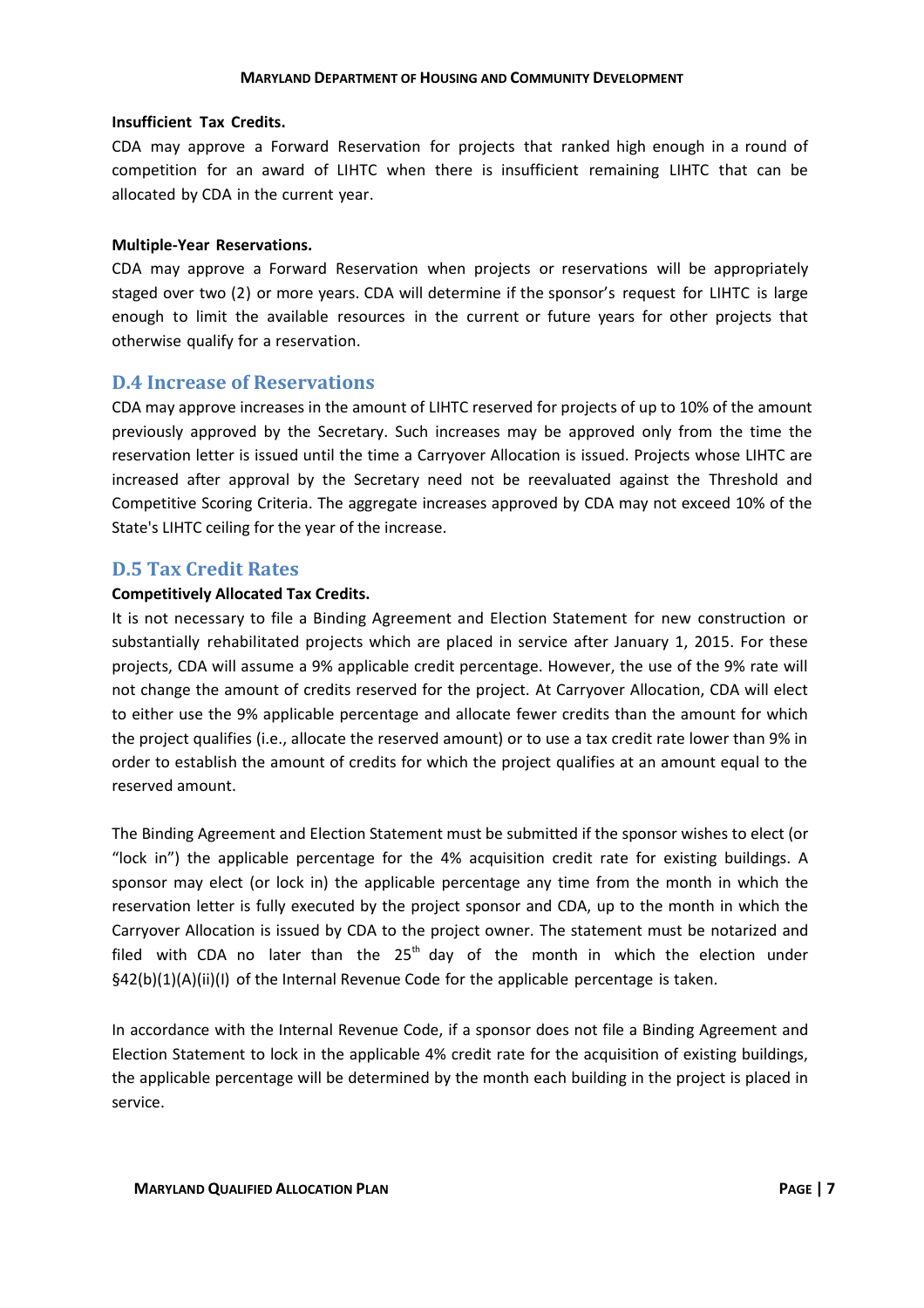### **Non-Competitive Tax-Exempt Bond Financed Projects.**

The "Low-Income Housing Credit - Election under  $\frac{642(b)(2)(A)(ii)(II)}{2}$  to use as the Applicable Percentage the Appropriate Percentage for the Month in which Tax-Exempt Obligations are Issued" (i.e., The LIHTC Election under §42) is used to lock-in the credit rate for non-competitive tax-exempt bond financed projects. The LIHTC Election under §42 may be filed with CDA within the month the bonds are sold or in the first five (5) days of the following month. The applicable percentage elected is limited to the month in which the bonds are sold.

For projects financed by tax-exempt bonds issued by a local jurisdiction, the sponsor must have the issuer certify the information included in the LIHTC Election under §42 prior to the issuance of the bonds and pursuant to §1.42-8(b)(4)(I) of the IRS Regulations. The LIHTC Election under §42 must be filed with CDA within the month the bonds are sold or in the first five (5) days of the following month. As with CDA bonds, the applicable LIHTC rate elected is limited to the month in which the bonds are sold. In accordance with the Internal Revenue Code, if a sponsor does not file the LIHTC Election under §42, the applicable percentage will be determined by the month each building in the project is placed in service.

# <span id="page-10-0"></span>**D.6 Cancellation of Reservation**

Each reservation of LIHTC will be based on the representations made by the sponsor about the qualification of their project under the Competitive Scoring Criteria set forth in this Allocation Plan and Guide. As the project is completed and placed in service, the sponsor must show that all of the representations and undertakings made in the application and all Competitive Scoring Criteria are and will continue to be fulfilled to CDA's satisfaction. Failure of a sponsor to show that all representations and undertakings were carried out and all project selection criteria continue to be met may result in cancellation of a reservation. Substantial delays in construction of a project may also result in cancellation of a reservation. As required by federal law, sponsors must certify, at specific points in the process, as to the amount of all federal, State and local subsidies included or expected to be included in their projects.

Failure to submit the certification and supporting documentation will result in cancellation of the reservation. Any LIHTC available from canceled reservations will be awarded to other projects or carried forward in Maryland's unallocated pool.

# <span id="page-10-1"></span>**D.7 Limitations on Reservations**

Based on the demand for LIHTC and on project rankings, CDA may in its sole discretion limit LIHTC reserved for any one  $(1)$  sponsor or for projects in any specific jurisdiction. CDA may also, in its sole discretion, substitute CDA multifamily loan funds for the estimated LIHTC equity that was available but not reserved for the project.

# <span id="page-10-2"></span>**E. Allocations**

# <span id="page-10-3"></span>**E.1 In General**

As required by §42 of the Internal Revenue Code, sponsors must either place the project in service in the year of reservation or qualify for a binding commitment to carry over LIHTC for up to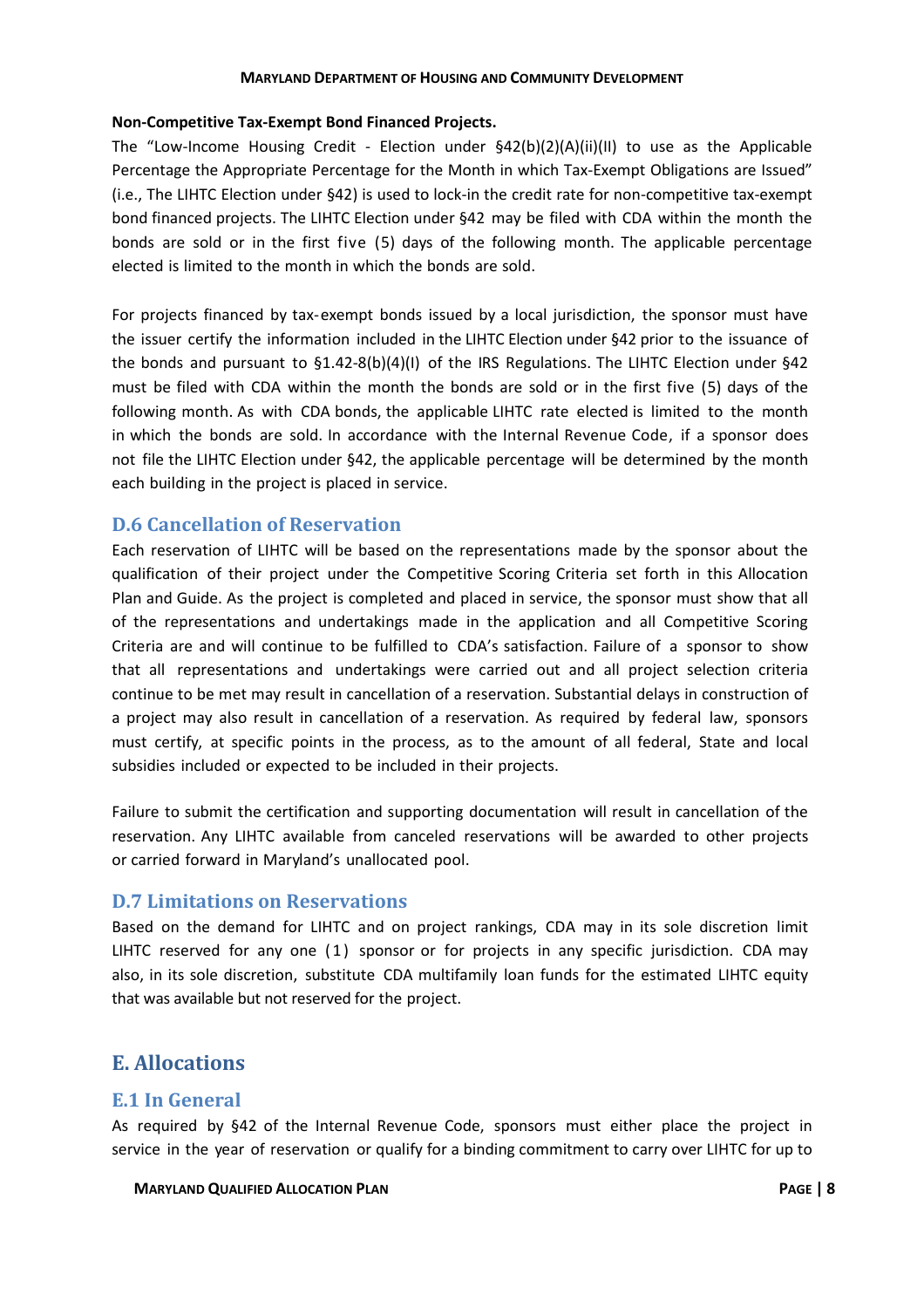two (2) additional years (a Carryover Allocation). Under §42(h)(1)(E)(ii) of the Internal Revenue Code, to qualify for a Carryover Allocation, a sponsor must (a) incur costs in excess of 10% of the reasonably expected basis of the project (the 10% Expenditure Test) by the date which is twelve (12) months after the date the Carryover Allocation is made and (b) place the project in service by the end of the second year following the year of the Carryover Allocation. Failure to meet these requirements will result in the loss of the LIHTC for the project. **The actual date for 10% Expenditure Test compliance will be set in the reservation document based on the schedule supplied by the sponsor in the project application. The project sponsor will only be allowed to re-set the date for satisfaction of the 10% Expenditure Test one time and only within twenty-four (24) hours of the Kick-Off Meeting.**

# <span id="page-11-0"></span>**E.2 Limitations on Eligible Basis**

CDA will exercise its discretion under  $\frac{642(d)(5)(B)(v)}{2d}$  and  $\frac{642(m)(2)(A)}{2d}$  and (B) of the Internal Revenue Code to limit eligible basis to an amount it determines to be reasonable and necessary for the long term viability of the project as affordable housing. This is not a limitation on the amount of eligible basis allowable to a project under the Internal Revenue Code, and a project whose eligible basis allowable under the Internal Revenue Code exceeds the feasibility limit imposed by CDA may still be eligible for LIHTC. However, the maximum amount of LIHTC allocated to the project by CDA will be calculated based on the eligible basis limit applicable to that project as determined by the cost limitations and other restrictions contained in the Guide.

# <span id="page-11-1"></span>**E.3 State 30% Basis Boost**

**All family projects located within Communities of Opportunity that request competitive tax credits qualify for the State 30% Basis Boost without prior CDA approval.** For all other projects and as authorized by and to the extent permitted by  $$42(d)(5)(B)(v)$  of the Internal Revenue Code, CDA may increase the eligible basis of projects by up to 30% (i.e., the State Basis Boost) if CDA determines that the project or a building in the project needs the State Basis Boost to be financially feasible.

CDA may make a determination that a project is eligible for the State Basis Boost on its own initiative at any time, based upon review of the project's sources and uses. Limitations on the maximum amount of Rental Housing Financing Programs (RHFP) funds and LIHTC continue to apply to projects receiving a Basis Boost under this section, unless CDA uses its discretion to adjust the amount of RHFP funds and LIHTC to balance the demand for resources as described below in [Section E.5.](#page-12-1)

Projects receiving a Basis Boost because of location in a Qualified Census Tract (QCT) or Difficult Development Area (DDA) are not also eligible to receive the State Basis Boost.

Projects which receive competitively allocated credits are eligible for the State Basis Boost. The Housing Economic Recovery Act of 2008 (HERA) does not permit the State Basis Boost for projects that receive credits outside the State's annual allocation of tax credits. (i.e., tax- exempt bond financed projects are not eligible for the State Basis Boost).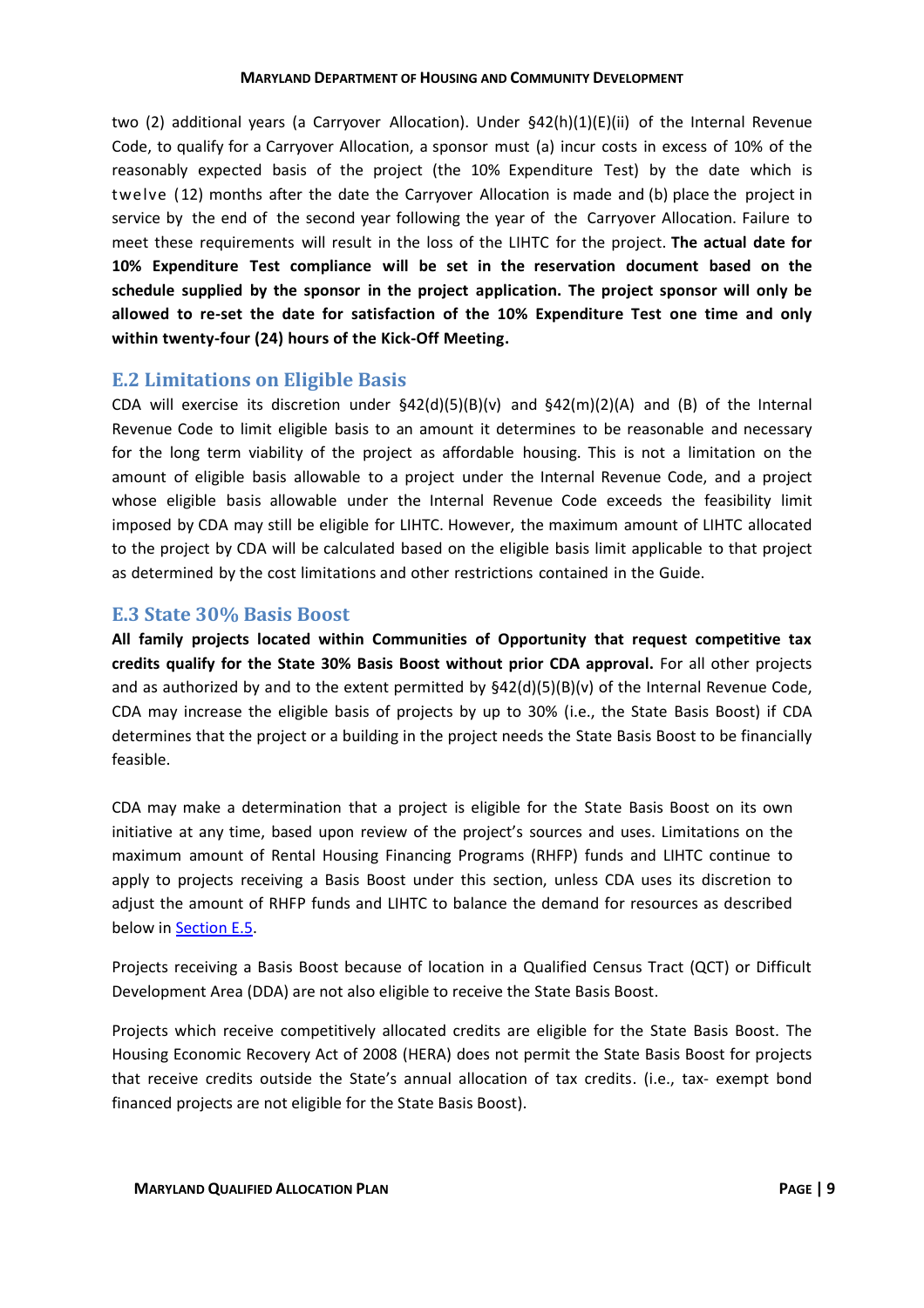# <span id="page-12-0"></span>**E.4 Financing with Other Programs**

Financing from the Shelter and Transitional Housing Facilities Grant Program or Partnership Rental Housing Program may not be included in a project's eligible basis if it is funded from GO Bonds and if competitively allocated LIHTC are used. Please contact CDA before submitting an application for LIHTC for projects involving these programs.

# <span id="page-12-1"></span>**E.5 Balancing RHFP Funds and Tax Credits**

To balance the demand for RHFP funds and LIHTC, CDA reserves the right to adjust the amount of LIHTC as well as RHFP funds requested in an application. CDA also may substitute other sources of funds for those requested.

# <span id="page-12-2"></span>**E.6 Request for a Carryover Allocation**

Unless ready to be placed in service, a project with a reservation of LIHTC from the current calendar year's LIHTC ceiling will receive a Carryover Allocation from CDA by December of that year. To qualify for a Carryover Allocation, the sponsor holding a current year reservation must provide an updated project budget on CDA Form 202 upon request by CDA.

# <span id="page-12-3"></span>**E.7 The 10% Expenditure Test**

CDA requires sponsors to complete an Affidavit of Utilization of a Reservation (the Affidavit) no later than twelve (12) months from the date of the Carryover Allocation. The Affidavit states the sponsor has incurred costs in excess of 10% of the reasonably expected basis of the project. If a sponsor has not met the 10% Expenditure Test within twelve (12) months from the date of the Carryover Allocation, the Carryover Allocation will be canceled. To be considered for an extension of the 10% Expenditure Test deadline, sponsors must submit an Affidavit of Utilization of a Reservation form indicating the extension request and the nonrefundable extension fee for each month's extension at the time of the request. (See Section  $C_1$  – Fees.) Requests for extensions must be approved by the Tax Credit Program Administrator for CDA.

To meet the requirements of the certification of expenditures to date or the 10% Expenditure Test described above, the sponsor must submit a third-party attorney's or certified public accountant's certification that is acceptable to CDA. The certification must include an itemization of the project's reasonably expected basis and the costs incurred. Alternatively, the sponsor may prepare and submit a certification and itemization of the project's reasonably expected basis and the costs incurred, along with supporting documentation acceptable to CDA.

Failure to submit the certification and supporting documentation will result in cancellation of the reservation or allocation. Any LIHTC available from canceled reservations or allocations will be awarded to other projects or carried forward in Maryland's unallocated pool.

**While CDA is required to verify that a project has satisfied this 10% Expenditure Test, CDA makes no determination of the test's sufficiency with respect to the Internal Revenue Code or the IRS. As with all other matters under §42 of the Internal Revenue Code, sponsors and investors must rely on their own professionals to determine whether the 10% Expenditure Test has been satisfied.**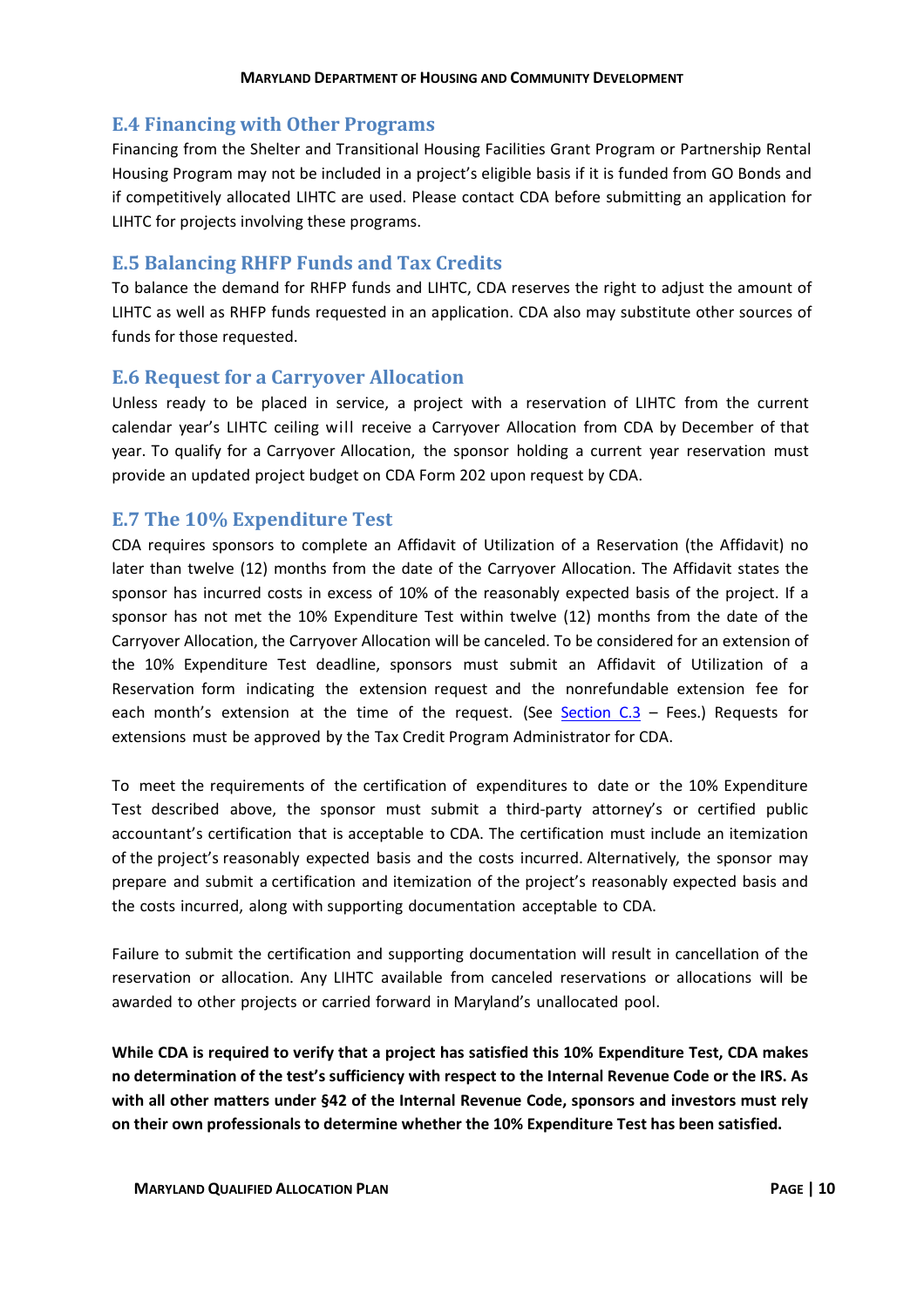# <span id="page-13-0"></span>**E.8 Placed in Service Evaluation/IRS Form(s) 8609**

To keep Carryover Allocations and receive IRS Form(s) 8609 (as discussed below), projects must be placed in service by the end of the second year following the date of the Carryover Allocation. Once projects are placed in service, the sponsor must request IRS Form(s) 8609 from CDA no later than ninety (90) calendar days after the first year the credit is claimed for the first building receiving an allocation. If sponsors elect to defer the first year of the credit period until the succeeding tax year, CDA must be notified in writing no later than ninety (90) calendar days after the original required placed in service deadline for the project.

CDA will prepare and issue IRS Form(s) 8609, certifying the final amount of LIHTC allocated to each building in a project, at the time the buildings are placed in service. The form is needed for the sponsor to claim LIHTC on the project. Before the IRS Form(s) 8609 is issued and no later than three (3) months after the close of the first year in which LIHTC are taken, CDA must receive from the sponsor the documentation specified below, as well as any additional documentation requested. As required by the Internal Revenue Code, CDA will undertake a final evaluation of each project to determine the amount of LIHTC needed to make the project financially feasible. While CDA will use its best efforts to complete this review as soon as possible, sponsors are advised that the review process may take as long as ninety (90) days to complete. In addition, the IRS Form(s) 8609 will not be issued until the Final Determination of Loan Proceeds has been fully executed for those projects which have other CDA financing. Only the amount of LIHTC needed for financial feasibility and viability of the project as a qualified low income housing project throughout the fifteen (15) year compliance period will be allowed. Any additional LIHTC previously allocated to the project will be returned to CDA.

- **Date Project Placed in Service.** In order to demonstrate that a project has been placed in service, the sponsor must provide use and occupancy permits for each building in the project. If the project involves rehabilitation, or the local jurisdiction does not issue use and occupancy permits, the sponsor may provide other evidence acceptable to CDA for the month the project was placed in service. The settlement statement must be provided to document the acquisition placed in service date.
- **Cost Certification.** Each sponsor must submit a cost certification or other statement of costs, certified by the sponsor, detailing the total sources and uses of funds for the project and containing a statement of the project's eligible basis for each building in the project. The cost certification must be prepared by a third-party qualified professional. For projects financed by the Rural Housing Service of Rural Development, an agency of the U.S. Department of Agriculture, or insured by the Federal Housing Administration (FHA), the federal cost certification may be submitted if it includes the total sources and uses of funds for the project.
- **Limited Partnership/LLC Operating Agreement.** Each sponsor must provide to CDA a copy of the most recent fully-executed limited partnership agreement or limited liability company operating agreement, including all amendments, attachments and exhibits.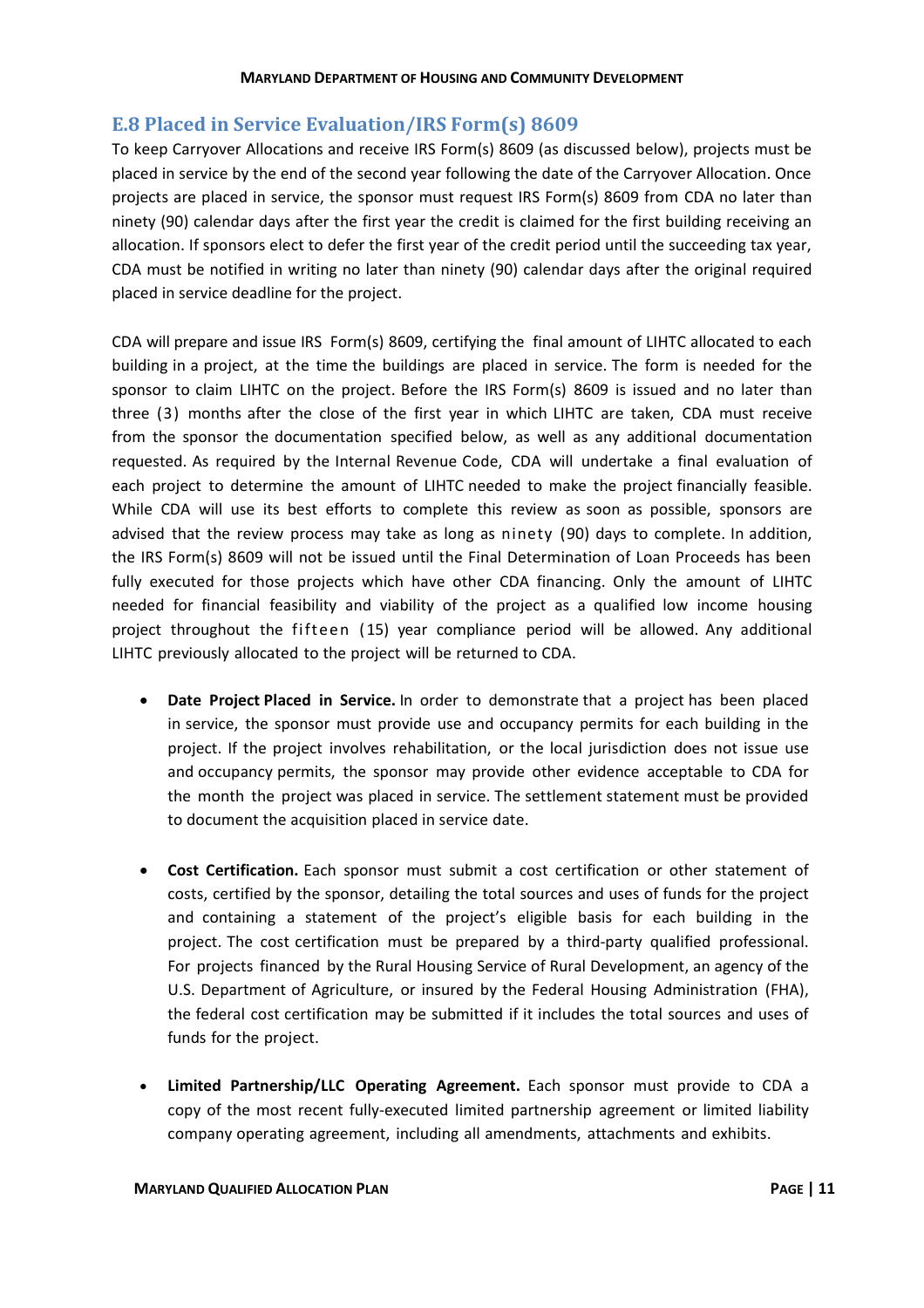- **Extended Low-Income Housing Covenant (LIHTC Covenant).** Each sponsor must submit a copy of the LIHTC Covenant in the form required by CDA, with evidence that it has been recorded. CDA may require as condition of release of the IRS Form(s) 8609 that projects with more than a single building submit a recorded amendment to the LIHTC Covenant specifying the actual applicable fraction for each building in the project.
- **Evidence of full payment of all LIHTC Fees.**
- **Evidence of registration of the project on www.mdhousingsearch.org.**
- **An executed Final Determination of Loan Proceeds, if applicable.**
- **Satisfaction of all unresolved compliance issues.**

**The above list is subject to change, and sponsors must obtain from CDA the most current list of required documents pertaining to each individual project for proper and timely processing of IRS Form(s) 8609.**

If the required documentation described above is not submitted by the sponsor within the required timeframe, CDA may cancel all or a portion of LIHTC allocated to the project as provided by the Internal Revenue Code and the following section of this Allocation Plan. If the project owner elects to defer the first year of the credit period, CDA must be notified by the sponsor in writing no later than the initial placed in service deadline provided by the Carryover Allocation.

**Prior to issuance of IRS Form(s) 8609, CDA will undertake a final evaluation of each project to determine the amount of LIHTC needed to make the project financially feasible. Only the amount needed for financial feasibility and viability as a qualified low-income housing project throughout the fifteen (15) year compliance period will be allocated. Any excess LIHTC previously allocated to the project will be recaptured.**

# <span id="page-14-0"></span>**E.9 Allocation Amendment**

Sponsors requesting amendments to the IRS Form(s) 8609 already issued by CDA where the requested amendment is not the result of an administrative error by CDA must pay a nonrefundable Allocation Amendment fee. (See [Section C.3](#page-7-1) – Fees.)

# <span id="page-14-1"></span>**E.10 Cancellation of Allocation**

Each allocation of LIHTC will be based on the representations made by the sponsor about the qualification of their project under the Competitive Scoring Criteria set forth in the Guide. As the project is completed and placed in service, the sponsor must show that all of the representations and undertakings made in the application and all Competitive Scoring Criteria are and will continue to be fulfilled to CDA's satisfaction. Failure of a sponsor to show that all representations and undertakings were carried out and all project selection criteria continue to be met may result in cancellation of an allocation. Substantial delays in completing a project may also result in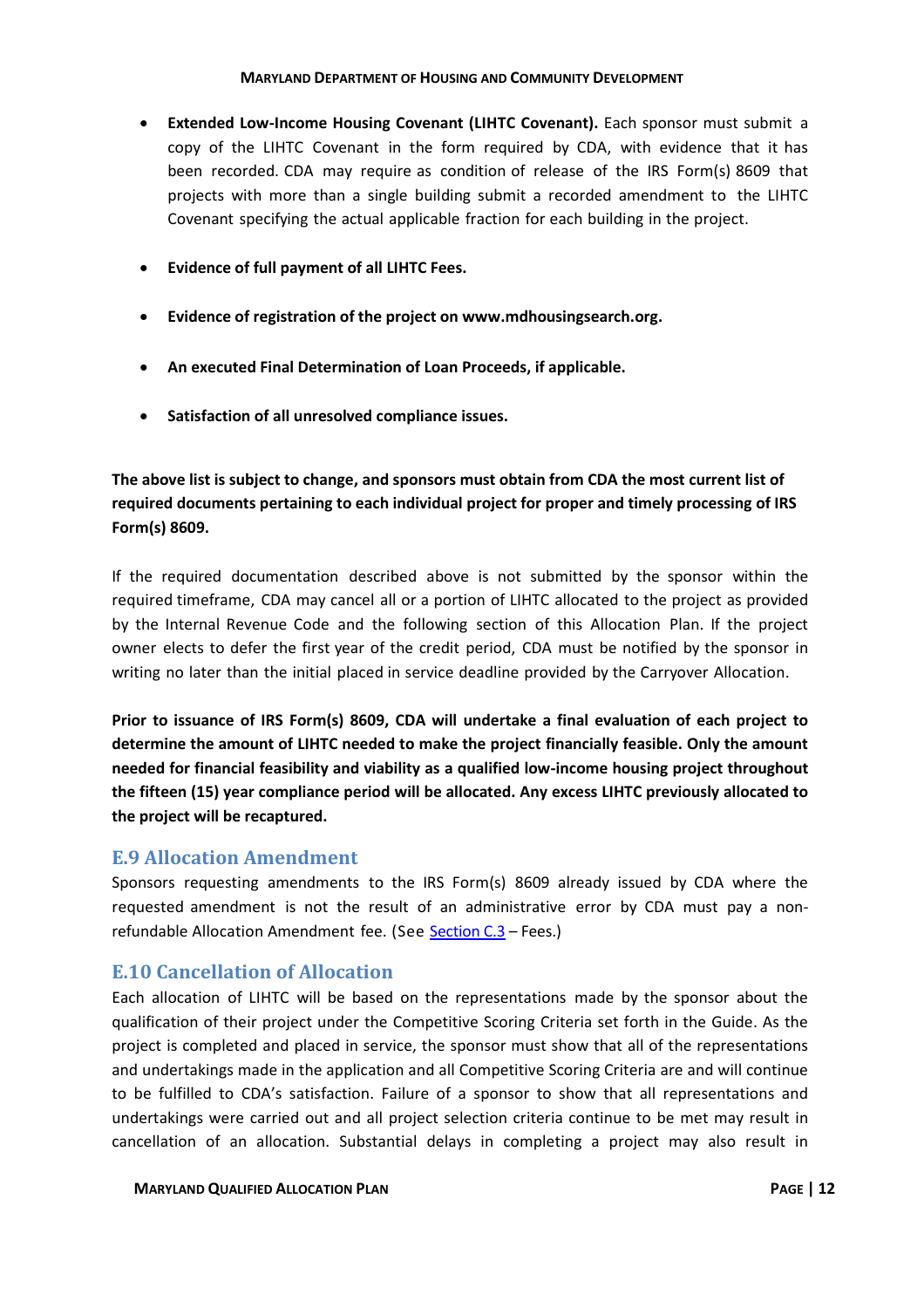cancellation of an allocation. Sponsors must certify, at each point in the process, as to the amount of all federal, State, and local subsidies included or expected to be included in their project.

Failure to submit the certification and supporting documentation will result in cancellation of the allocation. In general, any LIHTC available from canceled allocations will be awarded to other projects or carried forward in Maryland's unallocated pool.

Notwithstanding any other provision of this Allocation Plan, where (i) a project has not been placed in service by the date required or it is apparent that a project will not be placed in service by the date required, (ii) such failure is due to circumstances beyond the sponsor's control, and (iii) the sponsor has returned its Carryover Allocation in the last quarter of the calendar year or, at CDA's sole discretion, an earlier time, CDA may reserve LIHTC in an amount not to exceed the amount of LIHTC returned and may allocate such LIHTC to the sponsor from the current or future year's LIHTC ceiling.

In order to effect an allocation under such conditions, the following conditions must be met: (i) prior to returning the allocation, the sponsor must provide written notice to the CDA Tax Credit Program Administrator via certified mail describing (a) the circumstances causing the delay, (b) all remedial measures attempted by the sponsor to mitigate the delay, and (c) any other pertinent information relating to the delay; and (ii) the CDA Director, any CDA Deputy Director, or the Director, Multifamily Housing Programs must find and determine that (a) the delay was caused by circumstances beyond the sponsor's control, (b) the sponsor exercised due diligence in seeking to resolve the circumstances causing the delay, (c) the sponsor's project in all respects, except the time placed in service, still meets the conditions upon which LIHTC were originally allocated, and (d) the project is still desirable in terms of meeting affordable housing needs. The written notice from the sponsor seeking to return LIHTC and determination of the CDA Director, any CDA Deputy Director, or the Director, Multifamily Housing Programs described above may be executed in advance of the actual return of LIHTC. For example, such notice and determination could occur prior to initial closing of a DHCD loan, and the determination could specify the actual timeframe for return of the credits to the State at a future date.

# <span id="page-15-0"></span>**F. Set-Asides**

# <span id="page-15-1"></span>**F.1 Non-Profit Set-Aside**

As required by §42(h)(5)(A) of the Internal Revenue Code a minimum of 10% of the total LIHTC available for allocation must be set aside annually for projects involving qualified nonprofit organizations (the Non-Profit Set-Aside). CDA agrees to satisfy this federal requirement first by making awards, consistent with the scores determined in accordance with the Guide, to the toprated projects in which 100% of the controlling interest is held by nonprofit organizations and next to the top-rated projects in which 51% or more of the controlling interest is held by nonprofit organizations. If there are not enough such projects in a competitive round to meet the federal requirement, CDA will include the highest scoring projects in which the controlling interest is held by a nonprofit/for-profit joint venture to meet the Non-Profit Set-Aside. Additional set-aside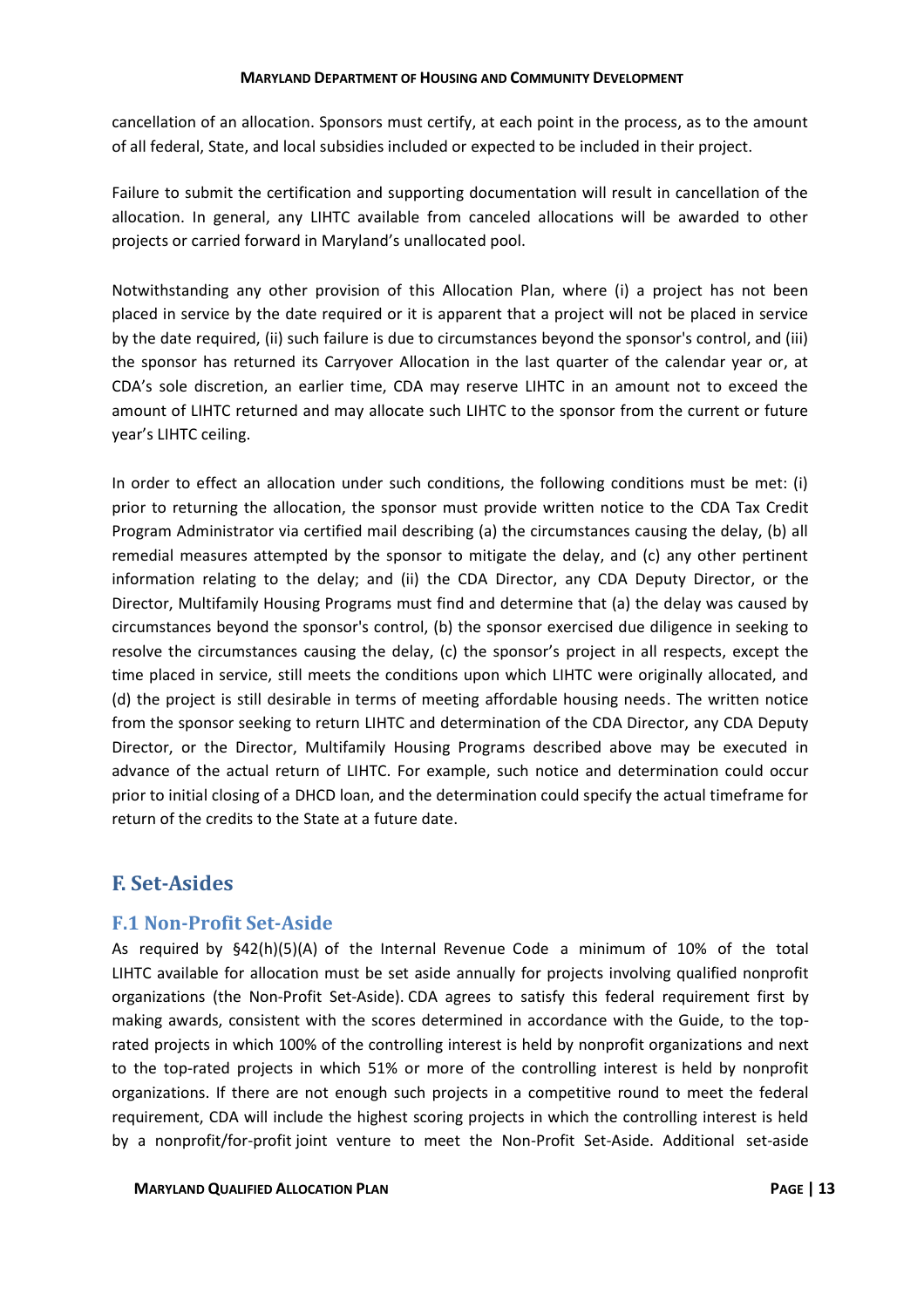categories and amounts may be established periodically by CDA, by amendment to this Allocation Plan, to address particular needs.

# <span id="page-16-0"></span>**F.2 Choice Neighborhood with Permanent Supportive Housing Set-Aside**

In addition to the required Non-Profit Set-Aside, CDA will establish a set-aside of up to \$1.53 million of competitively allocated LIHTC in the 2019-2020 Competitive Funding Round to fund one two (12) Choice Neighborhood with Permanent Supportive Housing (PSH) projects (the PSH Set-Aside). LIHTC from the PSH-Set-Aside will be awarded to the two highest scoring projects that meet the criteria below qualifies as a PSH project and receives the highest cumulative Permanent Supportive Housing Set-Aside Score (as detailed below). If an application for the PSH Set-Aside does not receive an allocation from the PSH-Set-Aside, the application will then be reviewed in accordance with the requirements for all other applications in the Competitive Funding Round. If no eligible applications are received or the full amount of the PSH-Set-Aside is not awarded in the 2019-2020 Competitive Funding Round, the PSH-Set-Aside shall revert to the general pool in accordance with [Section F.3](#page-18-0) below.

# Permanent Supportive HousingSet-Aside Criteria:

To be eligible for an allocation of LIHTC from the PSH Set-Aside, the project must comply with the following minimum criteria.

- 1. The project must meet all threshold requirements as detailed in the Guide.
- 2. The project must be located within the boundaries of, and contribute to, a "Choice Neighborhood" identified by HUD.
- 3. The project must submit a "twinning" application, as defined in Section 4.2.1 of the Guide, with an overall total of at least 150 units.
- 1.4.The combined project may not request more than \$5,000,000 in State funds, as defined in Section 4.5.1 of the Guide, split between the 9% LIHTC and the MBP/4% LIHTC projects.
- 2.5. The project must identify at least 10% of all units No more than 50% of all units may be identified as PSH units, meaning that the units are affordable at 30% of AMI and serve residents eligible for supportive services. These units will count towards the targeted population units in Section 4.4.2 of the Guide.

3.6.The project must achieve minimum scoring under the Guide in the following categories:

- a. 4.1 Capacity of Development Team minimum score of 40 70 of 74 possible points;
- a.b. 4.2 Community Context minimum score of 16 of 16 possible points;
- c.  $4.3$  Transit Oriented Development (TOD) minimum score of  $4-8$  of 8 possible points;
- d. 4.4 Public Purpose minimum score of 38 of 46 possible points;
- b.e.4.5 Leveraging and Cost Effectiveness minimum score of 18 of 25 possible points; and
- $\frac{c.f.}{c}$  4.6 Development Quality Standards minimum score of  $\frac{25-27}{c}$  of 31 possible points.
- 4.7. The project must have a commitment at the time of application for project-based rental subsidy with a term of at least fifteen (15) years for a minimum of 50% of the PSH units. The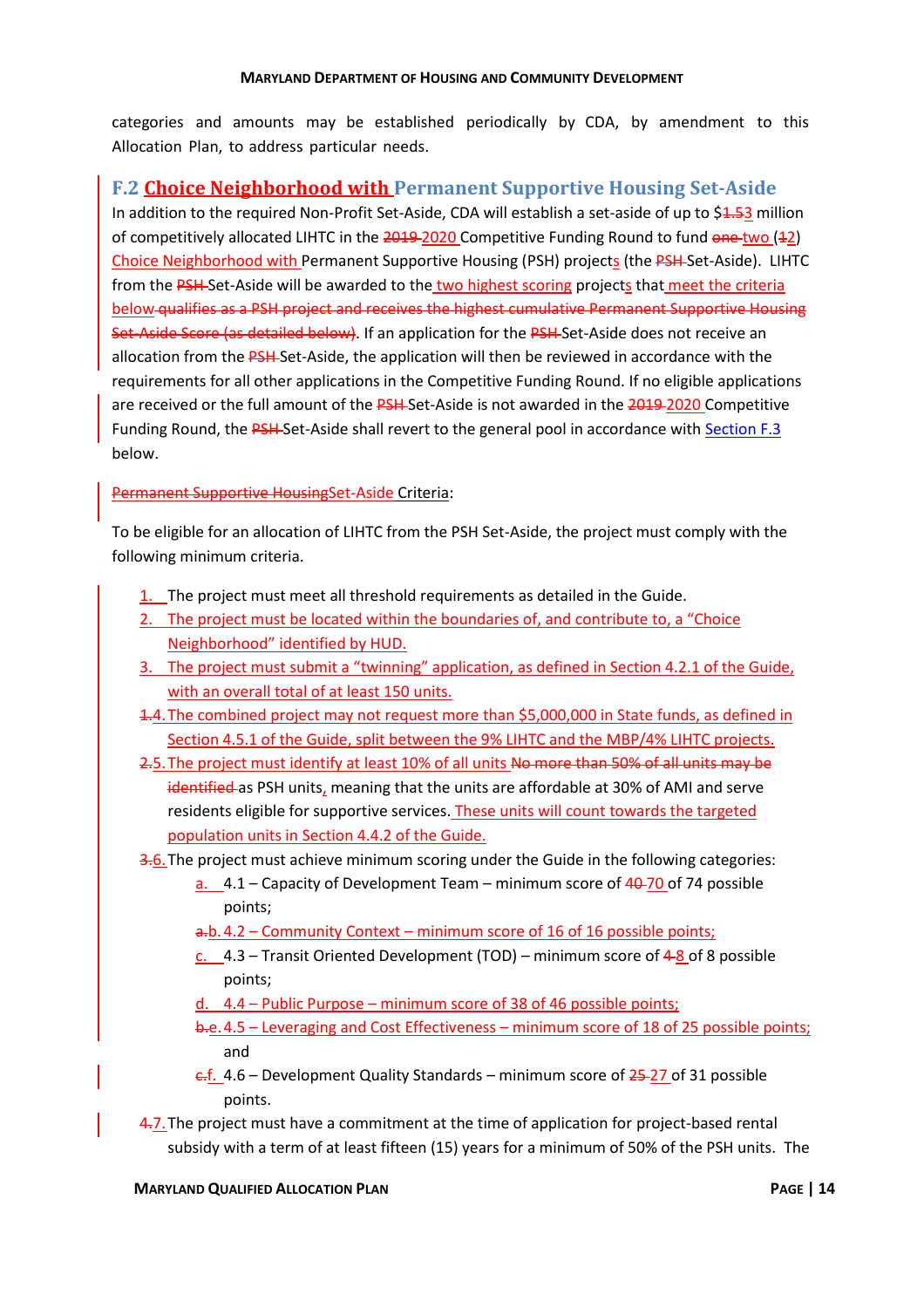rent subsidy must cover the difference between 30% of the resident's income and the fair market rent for the unit. Project-based rental assistance may be provided by a local public housing authority, USDA, or other such project-based assistance.

- 5.8. At the time of application, the project must provide a letter of support from the applicable Continuum of Care (CoC). The letter of support must outline the relationship the project will have with the CoC regarding the coordinated entry system, referral services, supportive services, and data sharing.
- 6.9. The project must provide a Supportive Services Plan (SSP) acceptable to CDA. The SSP must be unique to the project, provide services on site, be accepted by the applicable CoC, and address the following:
	- a. Populations to be served;
	- b. Sources of funding for all supportive services and how the supportive services will be sustained over the 40-year extended use period;
	- c. The tenant referral and selection process that evidences low barriers to access and entry for the PSH units;
	- d. Formal and informal methods that will be used to evaluate the success of the SSP in meeting the individual needs of the residents, addressing overall issues of homelessness and how this information will be conveyed to CDA; and
	- e. Specific services to be provided, including the following
		- i. Identification of partnerships with qualified service-provider agencies;
		- ii. Methods to assess resident needs and develop a plan for service delivery;
		- iii. How transit will be provided to off-site services and referral entities;
		- iv. Memorandum of understanding with all applicable service providers;
		- v. Methods to monitor and evaluate service delivery and outcomes; and
		- vi. Methods to provide assistance in applying for Medicaid and other benefits to ensure the needs of residents are met.

Permanent Supportive Housing Set-Aside Scoring:

All applications for the PSH Set-Aside that meet the minimum criteria above will be reviewed and assigned a PSH Score as follows (148 maximum points):

- Guide Section 4.1 Capacity of Development Team (74 maximum points)
- Guide Section 4.3 Transit Oriented Development (TOD) (8 maximum points)
- Guide Section 4.6 Development Quality (31 maximum points)
- **•** PSH Set-Aside Units (35 maximum points):

| <b>Points</b> | # of Units |
|---------------|------------|
|               | $-20$      |
|               | $20 - 30$  |
| $4\theta$     | $30 - 40$  |
| 45            | 540        |

| <b>Points</b> | % of Units |
|---------------|------------|
|               | <u>т.</u>  |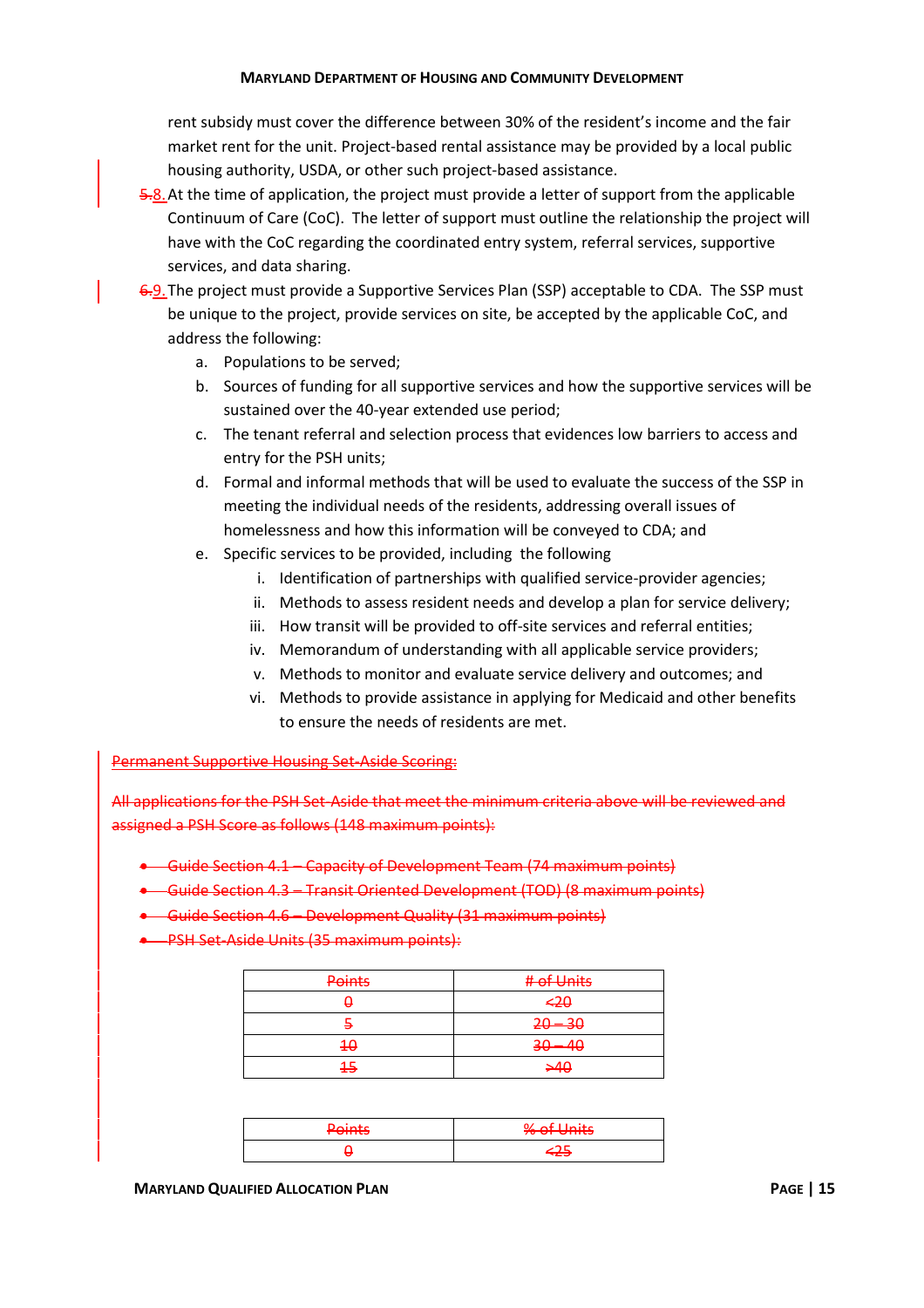|    | $20 - 30$ |
|----|-----------|
| 40 | $30 - 40$ |
| 15 | $40 - 45$ |
| 20 | $45 - 50$ |

The application which receives the highest PSH Score will receive an allocation of LIHTC from the PSH Set-Aside.

Note: All projects competing for the PSH-Set-Aside should submit a full application. Projects will first be ranked according to the Permanent Supportive Housing Set-Aside Scoring detailed above. In the case of a tie, the PSH Set-Aside LIHTC will be allocated to the project with the highest overall score in the competitive scoring process outlined in the Guide. Projects that do not receive the PSH Set-Aside will be ranked according to the Guide for consideration in the general pool.

# <span id="page-18-0"></span>**F.3 Other Set-Asides**

Other than the required Non-Profit Set-Aside, set-aside amounts shall have an expiration date established by CDA, at which time uncommitted LIHTC will revert to the general pool of LIHTC available to all qualified projects.

# <span id="page-18-1"></span>**G. Allocation Criteria**

CDA has developed allocation criteria for use in selecting projects for LIHTC allocations. The allocation criteria include the following in accordance with §42(m)(2)(C) of the Internal Revenue Code: project location; housing needs characteristics; project characteristics, including whether the project includes the use of existing housing as part of a community revitalization plan; sponsor characteristics; tenant populations with special housing needs; public housing waiting lists; tenant populations of individuals with children; projects intended for eventual tenant ownership; the energy efficiency of the project; and the historic nature of the project. Additional allocation criteria include: serving the lowest income residents; serving qualified residents for the longest periods; location in qualified census tracts; and participation of local tax-exempt organizations. **The allocation criteria are set forth in detail in the Guide.**

The application material (the Multifamily Rental Financing Application Submission Package), which may be revised from time to time, requests information concerning how the project meets the allocation criteria. This information will be used by CDA to assign points to projects based on the allocation criteria. The order of priority for reserving or allocating available LIHTC to projects will be determined by rating and ranking projects in accordance with the number of points received.

The allocation criteria reflect requirements of §42 of the Internal Revenue Code and other relevant federal laws, State housing needs, and DHCD policies. While the criteria set forth in this Allocation Plan and the Guide will be used to evaluate whether projects meet DHCD's housing objectives, projects will also be evaluated on their financial feasibility and viability as low-income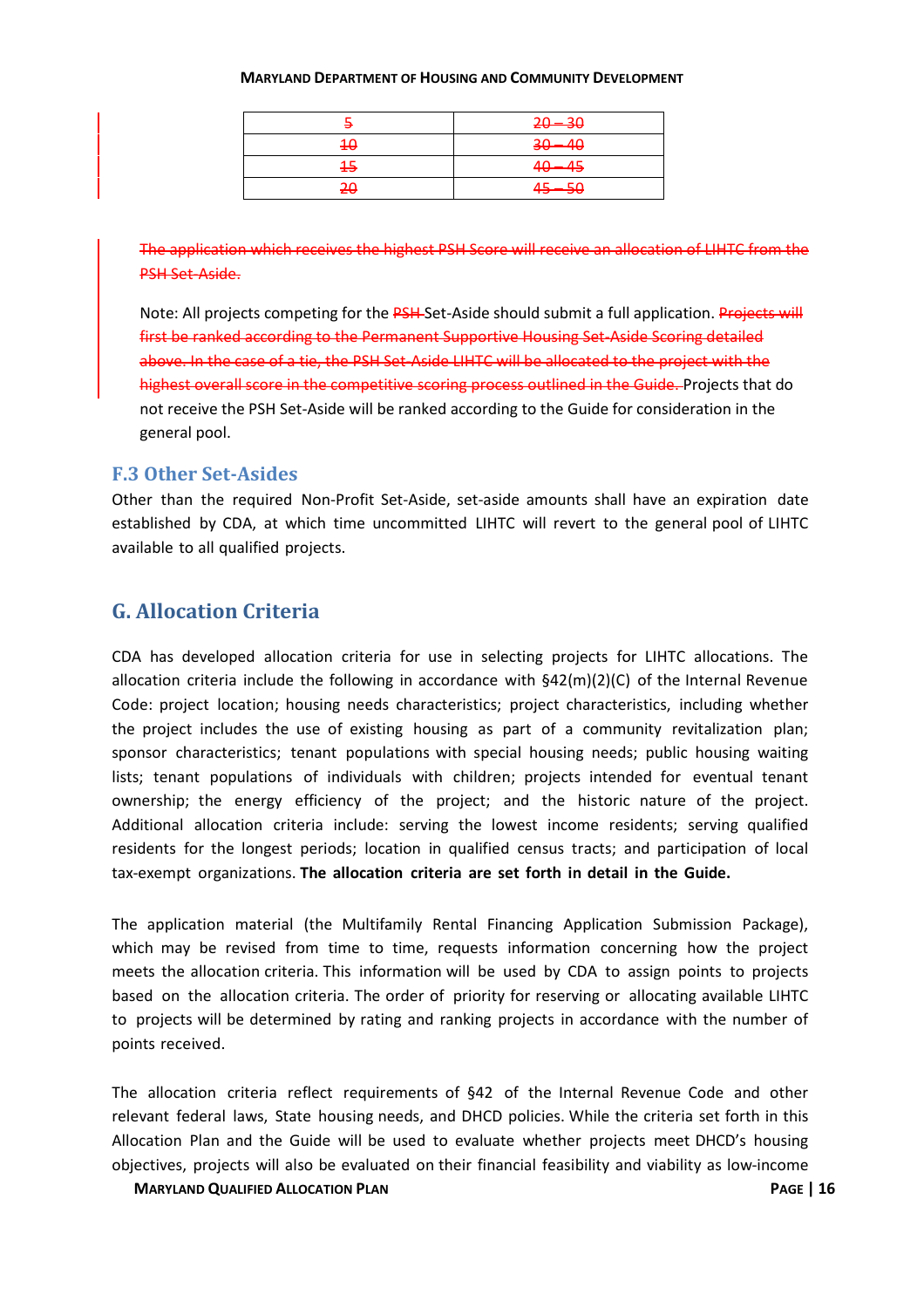housing projects. The determination that a project will receive an allocation of LIHTC rests solely with CDA.

The Guide includes information regarding CDA's criteria, requirements, and policies for administering the Maryland LIHTC Program. **The Guide incorporates many of the federal requirements for LIHTC but is not intended to replace or fully represent the LIHTC requirements under §42 of the Internal Revenue Code. If there is a conflict between a requirement of this Allocation Plan or the Guide and the requirements of §42 of the Internal Revenue Code, the more restrictive requirement shall apply in the sole discretion of CDA.**

# <span id="page-19-0"></span>**H. Project Monitoring**

# <span id="page-19-1"></span>**H.1 Introduction**

The Internal Revenue Code requires CDA to include in its Allocation Plan a procedure that CDA will follow in monitoring LIHTC projects for compliance with the provisions of §42 of the Internal Revenue Code and in notifying the IRS of any noncompliance of which CDA becomes aware. Treasury Regulation §1.42-5 sets forth minimum standards that the monitoring procedures must meet in order for this Allocation Plan to meet Code requirements. Compliance with the requirements of §42 is the responsibility of the LIHTC project owner. CDA's obligation to monitor for compliance with the requirements of §42 does not make CDA liable for a project owner's noncompliance.

CDA adopts the following requirements for evaluating compliance with §42 of the Internal Revenue Code and the Maryland LIHTC Program. These minimum standards may be modified or amended in CDA's sole discretion by amendment to this Allocation Plan.

# <span id="page-19-2"></span>**H.2 Recordkeeping and Record Retention**

### **Recordkeeping.**

The project owner must keep records for each qualified low-income building in the project that reflect the following for each year throughout the term of the Extended Use Period in effect for that project:

- (i) The total number of residential rental units in the building (including the number of bedrooms and the size in square feet of each residential rental unit);
- (ii) The percentage of residential rental units in the building that are low-income units;
- (iii) The rent charged on each residential rental unit in the building (including any utility allowances);
- (iv) The number of occupants in each low-income unit, but only if rent is determined by the number of occupants in each unit under  $\S$ 42(g)(2) of the Internal Revenue Code;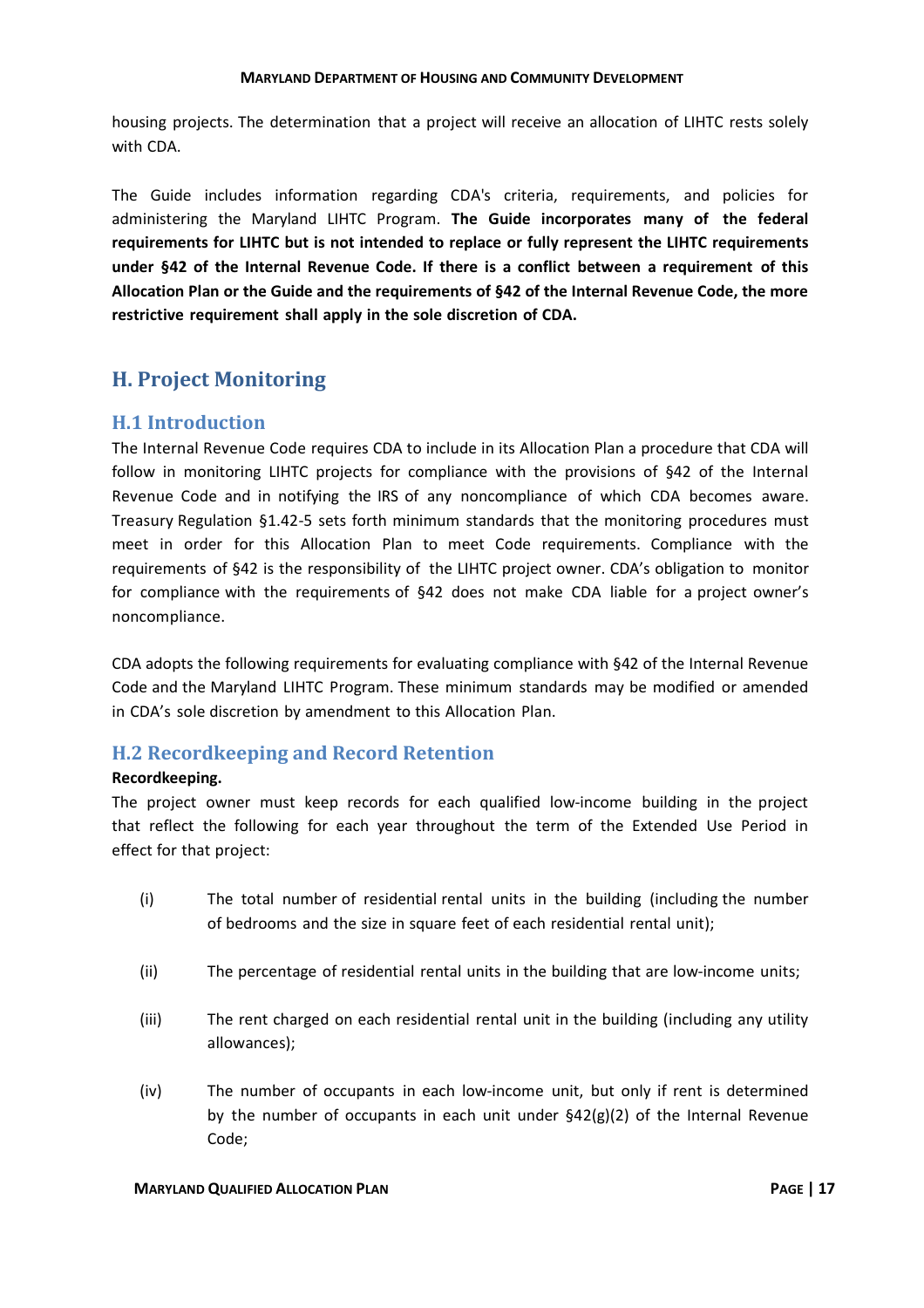- (v) The low-income unit vacancies in the building and information that shows when, and to whom, the next available units were rented;
- (vi) The annual income certification of each low-income tenant per unit unless exempt from annual income recertification for a building occupied entirely by low-income tenants (See [Section H.4](#page-20-1) Review (vi));
- (vii) Documentation to support each low-income resident's income certification, unless exempt (See [Section H.4](#page-20-1) Review (vi));
- (viii) The eligible basis and qualified basis of the building at the end of the first year of the credit period; and
- (ix) The character and use of the nonresidential portion of the building included in the building's eligible basis under §42(d) of the Internal Revenue Code.

### **Record Retention.**

The project owner must retain the records described above for at least six (6) years after the due date (with extensions) for filing the federal income tax return for that year. The records for the first year of the credit period (defined in Code  $\S42(f)(1)$ ), however, must be retained for at least six (6) years beyond the due date (with extensions) for filing the federal income tax return for the last year of the Compliance Period (defined in Code §42(i)(1)) of the building.

### **Building Inspection Record Retention.**

The project owner must retain the original local health, safety, or building code violation reports or notices that were issued by the State or local government unit for CDA's inspection. Retention of the original violation reports or notices is not required after CDA reviews the violation reports or notices and completes its inspection, unless the violation remains uncorrected.

### <span id="page-20-0"></span>**H.3 HUD Reporting Requirements**

Pursuant to HERA, specifically at 42 USC Section 1437z-8, CDA is obligated to furnish to the U.S. Department of Housing and Urban Development (HUD), no less than annually, the following information about the tenants of each project that receives LIHTC: race, ethnicity, family composition, age, income, use of rental assistance under Section 8(o) of the United States Housing Act of 1937 or other similar assistance, disability status, and monthly rental payments. Accordingly, the project owner shall provide such information to CDA in the form and at the times required by CDA in order to permit CDA to comply with its obligations.

### <span id="page-20-1"></span>**H.4 Certification and Review**

### **Certification.**

The project owner must certify to CDA at least annually, in a form acceptable to CDA and under penalty of perjury, that for the preceding twelve (12) month period the following conditions were satisfied: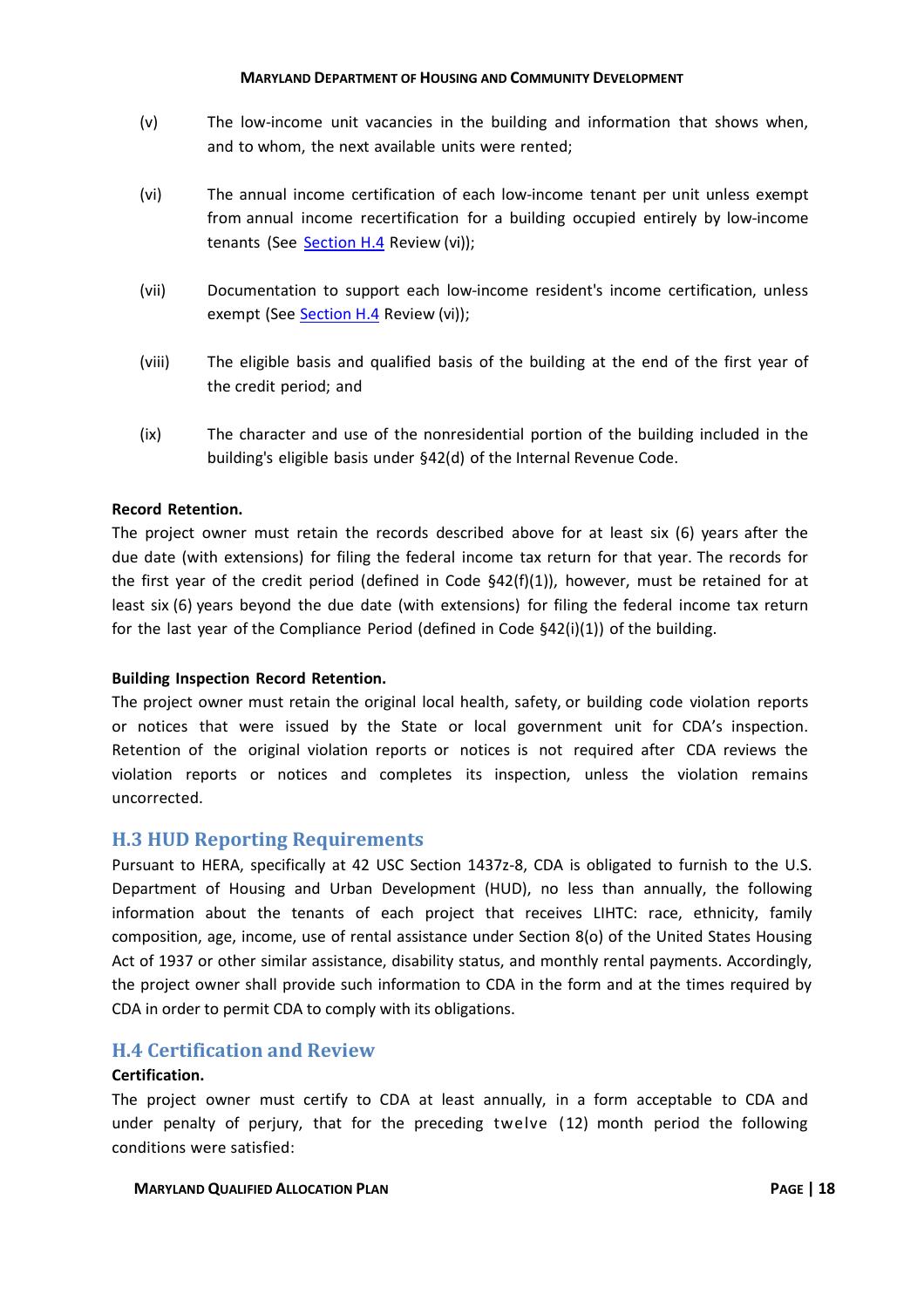- (i) The project met the requirements of:
	- a. The 20@50 Set-Aside under  $$42(g)(1)(A)$  of the Internal Revenue Code, the 40@60 Set-Aside under §42(g)(1)(B) of the Internal Revenue Code, or the Income Averaging Set-Aside under §42(g)(1)(C), whichever minimum set-aside test was applicable to the project; and
	- b. If applicable to the project, the 15-40 Test under  $\S 42(g)(4)$  and  $\S 42(d)(4)(B)$  of the Internal Revenue Code for "deep rent skewed" projects,
- (ii) There was no change in the applicable fraction (as defined in  $\frac{642(c)(1)(B)}{2}$  of the Internal Revenue Code) of any building in the project, or if there was a change, the nature of the change;
- (iii) The project owner has received an annual income certification from each lowincome resident, and documentation to support that certification, unless exempt (See part (vi) of Review below);
- (iv) Each low-income unit in the project was rent-restricted under §42(g)(2) of the Internal Revenue Code;
- (v) All units in the project were for use by the general public, including the requirement that no finding of discrimination under the Fair Housing Act, 42 U.S.C. 3601-3619, occurred for the project. For these purposes, a "finding of discrimination" includes an adverse final decision by the Secretary of HUD under 24 CFR 180.680, an adverse final decision by a substantially equivalent State or local fair housing agency under 42 U.S.C. 3616a(a)(1), or an adverse judgment from a federal court;
- (vi) The buildings and low-income units in the project were suitable for occupancy, taking into account local health, safety, and building codes (or other habitability standards). The State or local government unit responsible for making local health, safety, or building code inspections did not issue a violation report for any building or low-income unit in the project. If the responsible governmental unit issued a violation report or notice, the project owner must attach to the annual certification submitted to CDA a statement summarizing the violation report or notice or a copy of the violation report or notice. In addition, the project owner must state whether the violation has been corrected;
- (vii) There was no change in the eligible basis (as defined in §42(d) of the Internal Revenue Code) of any building in the project, or if there was a change, the nature of the change;
- (viii) All tenant facilities included in the eligible basis under §42(d) of the Internal Revenue Code of any building in the project, such as swimming pools, other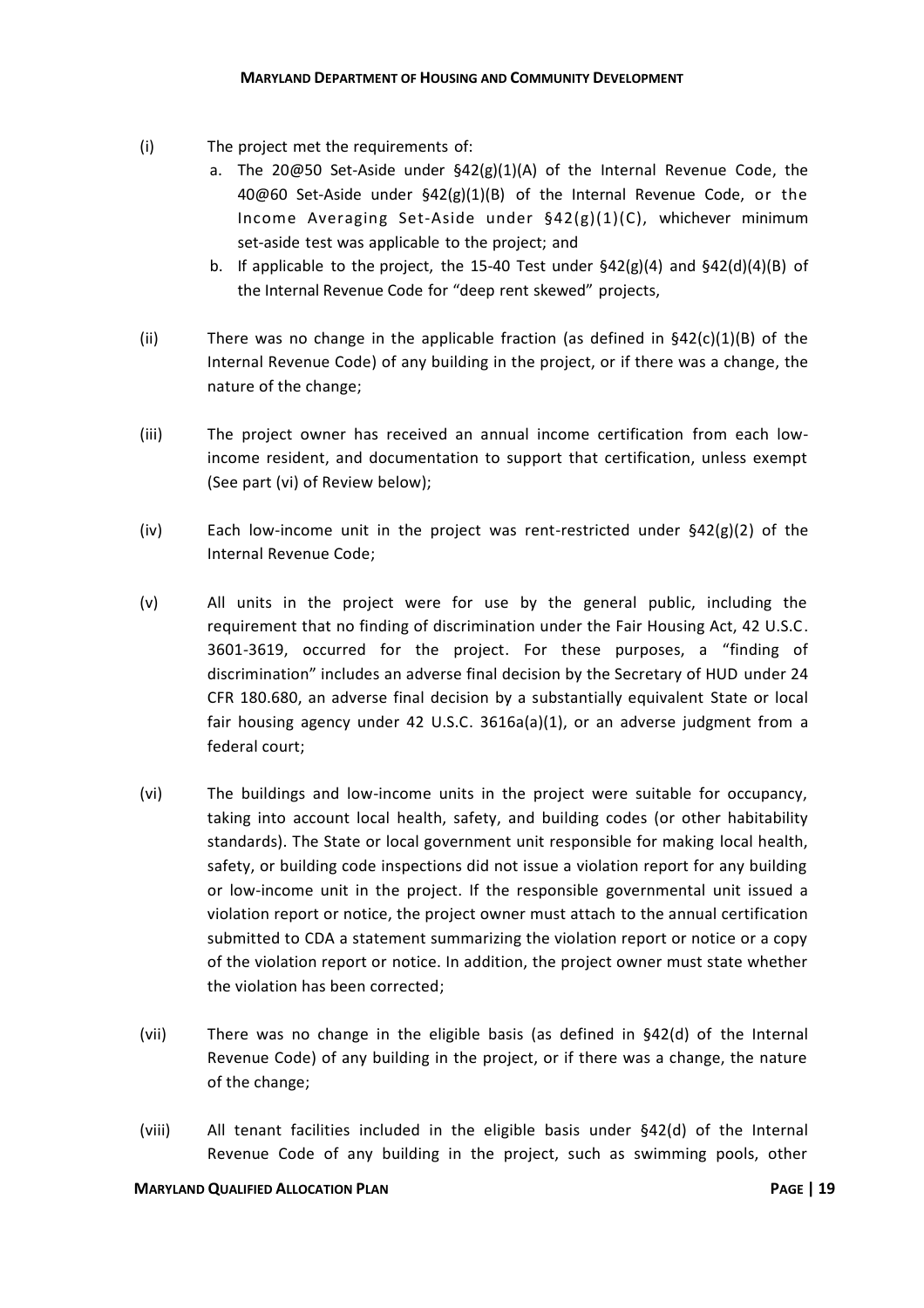recreational facilities, and parking areas, were provided on a comparable basis without charge to all tenants in the building;

- (ix) If a low-income unit in the project became vacant during the year, reasonable attempts were or are being made to rent that unit or the next available unit of comparable or smaller size to tenants having a qualifying income before any units in the project were or will be rented to tenants not having a qualifying income;
- (x) If the income of tenants of a low-income unit in the project increased above the limit allowed in §42(g)(2)(D)(ii) of the Internal Revenue Code, the next available unit of comparable or smaller size in the building was or will be rented to tenants having a qualifying income;
- (xi) An extended low-income housing commitment as described in §42(h)(6) of the Internal Revenue Code was in effect, including the requirement under §42(h)(6)(B)(iv) of the Internal Revenue Code that a project owner cannot refuse to lease a unit in the project to an applicant because the applicant holds a voucher or certificate of eligibility under Section 8 of the United States Housing Act of 1937;
- (xii) The project owner has complied with  $\S 42(h)(6)(E)(ii)(I)$  and has not evicted or terminated the tenancy of an existing tenant of any low-income unit other than for good cause;
- (xiii) All low-income units in the project were used on a non-transient basis (except for transitional housing for persons experiencing homelessness provided under §42(i)(3)(B)(iii) of the Internal Revenue Code or single-room occupancy units rented on a month-by-month basis under §42(i)(3)(B)(iv) of the Internal Revenue Code).

### **Review.**

- (i) CDA will conduct on-site inspections of all buildings in all low-income housing projects by the end of the second calendar year following the year the last building in the project is placed in service. In addition, CDA will inspect at least 20% of the project's low-income units and review the low-income certifications, the documentation supporting the certifications, and the rent records for the tenants in those units.
- (ii) At least once every three (3) years throughout the Extended Use Period, CDA will conduct on-site inspections of all buildings in all low-income housing projects and, for the minimum number of low income units as required by the Treasury Regulation 1.45- 5T and Rev. Proc. 2016-15, inspect the units and review the low-income certifications, the documentation supporting the certifications, and the rent records for the tenants in those units.
- (iii) CDA will randomly select which low-income units and tenant records are to be reviewed, and CDA may select different units for on-site inspections and for the income certification review. The review of tenant records may be undertaken wherever the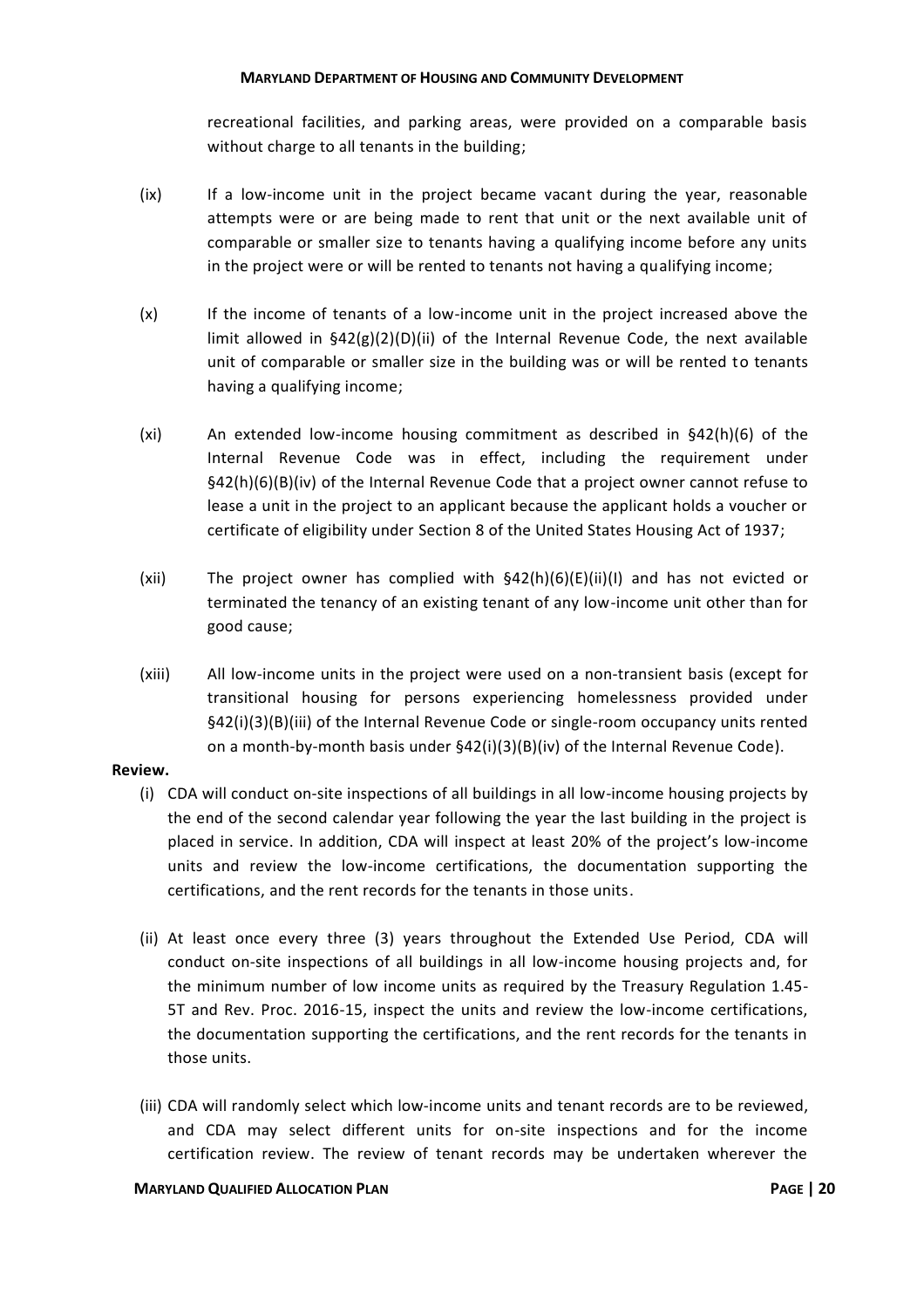project owner maintains or stores the records (either on-site or off-site). The units and tenant records to be inspected and reviewed will be chosen in a manner that will not give project owners of low-income housing projects advance notice that unit and tenant records for a particular year will or will not be inspected and reviewed. However, CDA may give a project owner reasonable notice (as defined in Treasury Regulation 1.45-5T) that an inspection of the building and low-income units or tenant record review will occur so that the project owner may notify tenants of the inspection or assemble tenant records for review.

- (iv) If CDA elects to use the HUD REAC inspection protocol, CDA may follow the REAC requirements in lieu of the above inspection and certification requirements, subject to the conditions in Treasury Regulation 1.45-5T and Rev. Proc. 2016-15.
- (v) At the sole discretion of CDA, the review of annual certifications may be waived for buildings of which 50% or more of the aggregate basis (taking into account the building and the land) is financed with the proceeds of tax-exempt bonds, if CDA has entered into an agreement with the tax-exempt bond issuer that requires the issuer to provide information concerning the income and rent of the tenants in the building. At its discretion, CDA may assume the accuracy of the information provided by the tax-exempt bond issuer without verification or seek such additional verification as it deems appropriate. CDA will review the information and determine that the income limitation and rent restriction of  $\frac{642(g)(1)}{2}$  and (2) of the Internal Revenue Code are met. If the information is not sufficient for CDA to make this determination, CDA will request the necessary additional rent and income information from the project owner. CDA will notify the project owner in writing of the results of its review.
- (vi) The Internal Revenue Code allows an exemption for buildings with 100% LIHTC units from the annual tenant recertification requirements set forth in  $\S42(g)(8)(B)$ , 1.42- $5(b)(1)(vi)$  and (vii), and  $1.42-5(c)(1)(iii)$  of the Internal Revenue Code, but allows states to set more stringent standards. CDA will administer the annual tenant recertification requirement exemption as follows:
	- This exemption will not automatically apply to projects with the following financing or funding sources: Section 8 Project-Based Rental Assistance Program, Rural Housing Service Program, and/or the Maryland Partnership Rental Housing Program. For these projects, the project owner should contact the funding source for its current requirements and contact CDA in order to apply for the exemption.
	- Effective January 1, 2009, exempt projects are those meeting the following requirements: 1) 100% of the units in the project are LIHTC units; 2) twentyfour (24) months have passed since the end of the calendar year when the last building in the project was placed in service so that at a minimum all initial households in the project have been recertified at least once; 3) CDA's first on-site physical inspection and file review process has been completed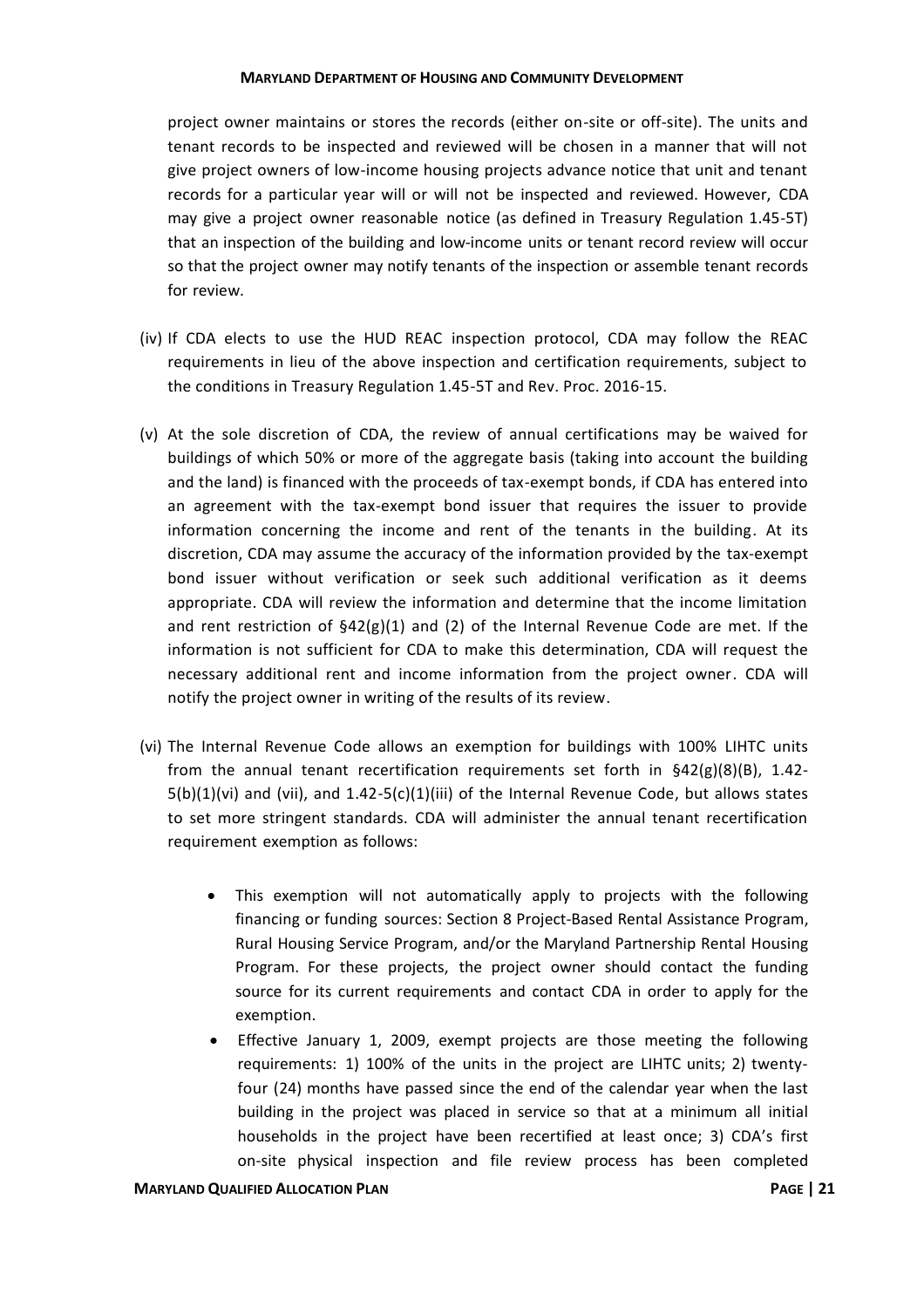satisfactorily; and 4) the project has no outstanding or uncorrected issues of non-compliance.

- Once a project has met the above requirements, the project owner will not be required to keep records that show an annual income recertification of all the low-income tenants in the building who have previously had their annual income verified, documented, and certified through the initial certification and the first annual recertification. However, the project owner must obtain from each household an annual self-declaration of income, which will not be required to be verified and which must be maintained in the project tenant files.
- This exemption approved under this section remains in effect until the end of the fifteen (15) year compliance period. The recertification exemption will not prevent a project owner from having to produce documentation to verify the project owner's compliance with §42 of the Internal Revenue Code upon examination of the project owner's federal income tax return. The project owner must keep records and documentation that show the income of tenants upon initial occupancy of any residential unit in the building. Obtaining the exemption will also not prevent a project owner from having to satisfy the requirements of the compliance monitoring procedures adopted by CDA for compliance with §42 of the Internal Revenue Code. If the IRS or CDA determines that a project owner has violated §42 of the Internal Revenue Code in a manner that is sufficiently serious to warrant revocation, CDA may revoke the exemption.
- (vii) A copy of the executed IRS Form(s) 8609, including Schedule A, for the project must accompany the submission of the owner's first year annual certification. CDA will separately report its compliance monitoring findings, if applicable, annually to the IRS on Form 8823, "Low-Income Housing Credit Agencies Report of Noncompliance or Building Disposition."

# <span id="page-24-0"></span>**H.5 Inspection**

(i) CDA has the right to perform an on-site inspection of any low-income housing project throughout the Extended Use Period applicable to the buildings in the project. This inspection provision is separate from any review of low-income certifications, supporting documents, and rent records.

### (ii) **Inspection Standard.**

For the on-site inspections of buildings and low-income units required above, CDA will review any local health, safety, or building code violations reports or notices retained by the project owner and will determine:

a. Whether the buildings and units are suitable for occupancy, taking into account local health, safety, and building codes (or other habitability standards); or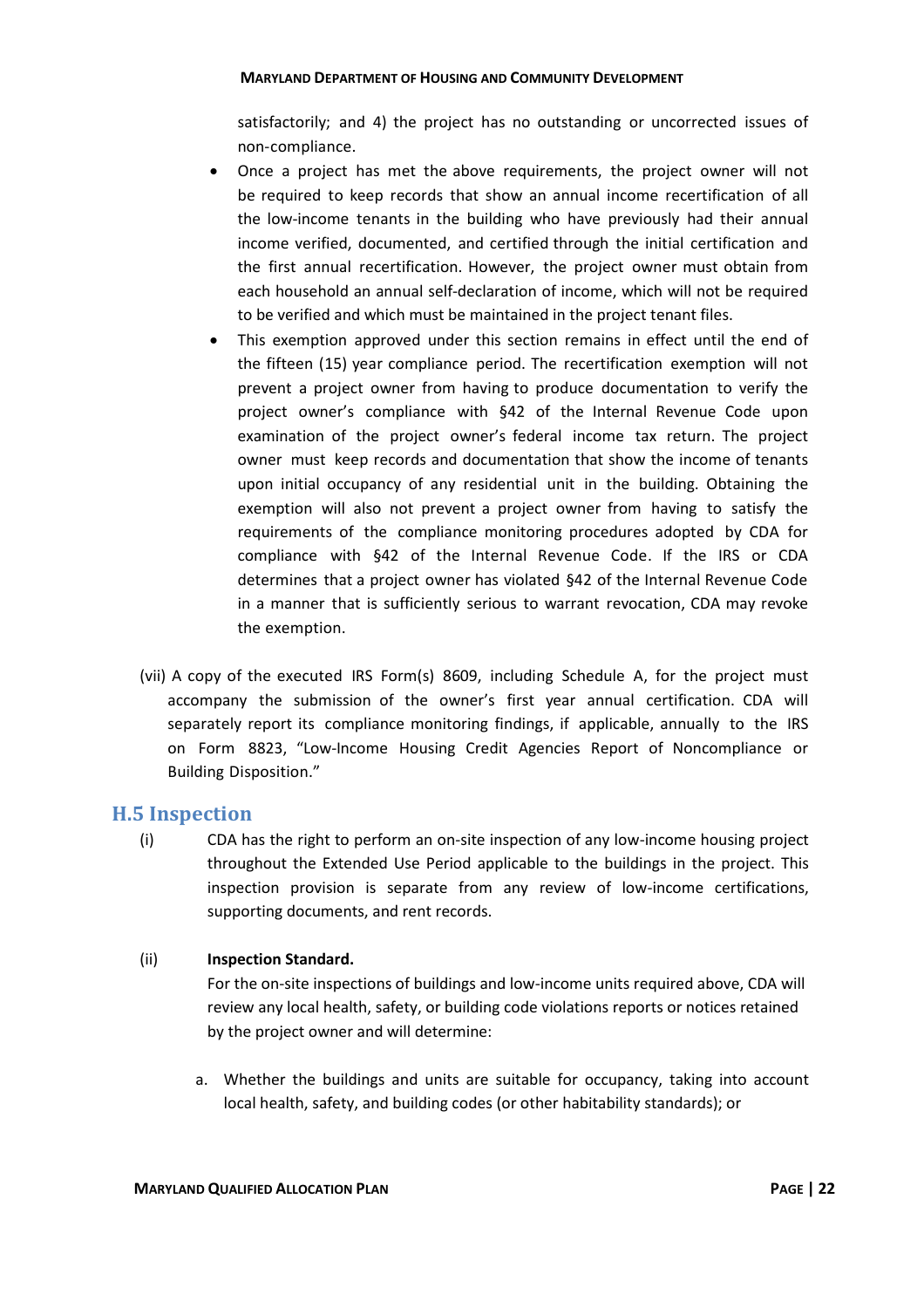b. Whether the buildings and units satisfy, as determined by CDA, the uniform physical condition standards for public housing established by HUD (24 CFR 5.703). The HUD physical condition standards do not supersede or preempt local health, safety, and building codes. A low-income housing project under §42 of the Internal Revenue Code must continue to satisfy these codes and, if CDA becomes aware of any violation of these codes, CDA will report the violation to the IRS. However, provided CDA determines by inspection that the HUD standards are met, CDA is not required to determine by inspection whether the project meets local health, safety, and building codes.

# <span id="page-25-0"></span>**H.6 Notification of Non-Compliance**

### **Notice to Project Owner.**

CDA will provide prompt written notice to the project owner of a low- income housing project if it does not receive the required annual certifications; does not receive all compliance monitoring fees when due; does not receive for compliance review any requested tenant income certifications, supporting documentation, or rent records; or discovers by inspection, review, or in some other manner that the project is not in compliance with the provisions of §42 or the Maryland LIHTC Program. Each notice will specify a period (the Correction Period), not to exceed ninety (90) days from the date of the notice, within which the project owner must supply any missing certifications and bring the project into compliance with the provisions of §42 of the Internal Revenue Code and the Maryland LIHTC Program. CDA may extend the Correction Period for up to six (6) months for good cause.

### **Notice to Internal Revenue Service.**

CDA will file Form 8823, "Low-Income Housing Credit Agencies Report of Noncompliance," with the IRS no later than forty-five (45) days after the end of the Correction Period and no earlier than the end of the Correction Period, whether or not the noncompliance or failure to certify is corrected. CDA will explain on Form 8823 the nature of the noncompliance or failure to certify and indicate whether the project owner has corrected the noncompliance or failure to certify. Any change in either the applicable fraction or eligible basis that results in a decrease in the qualified basis of the project under  $\S42(c)(1)(A)$  of the Internal Revenue Code is noncompliance that must be reported to the IRS. If the noncompliance or failure to certify is corrected within th ree (3) years after the end of the correction period, CDA will file Form 8823 with the IRS reporting the correction of the noncompliance or failure to certify.

# <span id="page-25-1"></span>**H.7 Retention of Records by CDA**

CDA will retain records of noncompliance or failure to certify for six (6) years following CDA's filing of the related IRS Form 8823. In all other cases, CDA will retain the certifications and records for three (3) years from the end of the calendar year in which CDA receives them.

# <span id="page-25-2"></span>**H.8 Compliance Monitoring**

CDA shall charge an annual compliance-monitoring fee for all low-income housing projects. (See Section  $C.3$  – Fees). The fee shall be applicable to all rent or income restricted units in all new and existing low-income housing projects receiving LIHTC. The fee will be charged on or about January 1 of each year for the preceding calendar year.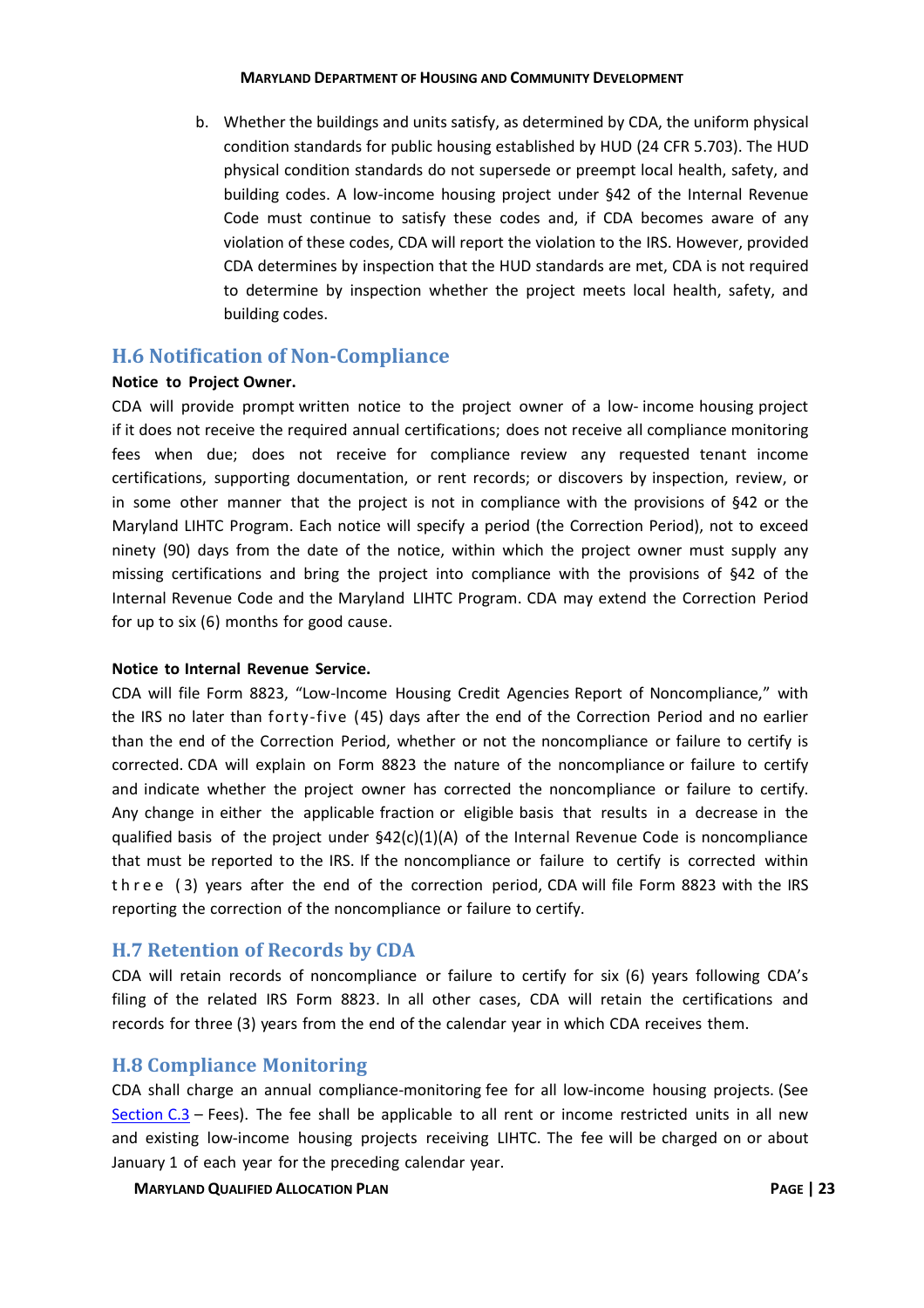All Projects must pay the Compliance Monitoring Fee during the Initial Compliance Period. In addition, projects which reach the end of the Initial Compliance Period on or after January 1, 2018 and are operating under the remaining term of the Extended Use Period will be charged the Compliance Monitoring Fee during the remaining term of the Extended Use Period.

Fees may be adjusted at the discretion of CDA to cover increases in compliance monitoring expenses generally, or in the case of instances of noncompliance of a particular project, at such project. CDA depends upon prompt remittance of compliance monitoring fees by project owners to fund its compliance monitoring activities. Since nonpayment of fees by a project owner may cause CDA to fail to meet its obligations under the Internal Revenue Code, CDA may treat the nonpayment of compliance monitoring fees as a decision on the part of that project owner to withdraw the project from the Maryland LIHTC Program, and CDA may report the withdrawal to the IRS.

# <span id="page-26-0"></span>**H.9 Compliance Monitoring Re-Review**

CDA shall charge a re-review fee. (See Section  $C.3$  – Fees). The fee is for the review of the documentation submitted by the Sponsor to correct noncompliance previously reported by the IRS on an uncorrected Form 8823. The correction must occur within three (3) years after the end of the correction period and will be reported to the IRS on a corrected Form 8823.

# <span id="page-26-1"></span>**H.10 Changes in Monitoring Procedures**

CDA reserves the right, without amending this Allocation Plan, to modify any and all compliance monitoring, reporting and notification procedures and requirements as necessary to comply with changes in applicable industry standards or federal law or regulations.

# <span id="page-26-2"></span>**I. Miscellaneous**

# <span id="page-26-3"></span>**I.1 Subsidy Layering Review**

HUD is required to undertake subsidy layering reviews of each project receiving HUD housing assistance to ensure that sponsors do not receive excessive government subsidies by combining HUD housing assistance with other forms of federal, State, or local assistance. For projects that combine HUD assistance with LIHTC, HUD has delegated the subsidy layering review to CDA. This delegation includes subsidy layering reviews for proposed Section 8 Project Based Voucher Housing Assistance Payments contracts. HUD and CDA have entered into a Memorandum of Understanding (MOU) governing the procedures that CDA must follow when undertaking its delegated subsidy layering review. Generally, the fee limits for a Developer's Fee, overhead, builder's profit, and other fee limits set forth in this Allocation Plan and the Guide will be applied by CDA in its subsidy layering review. Copies of the MOU are available from CDA upon request. CDA will complete the subsidy layering review for applicable projects after the sponsor and HUD submit relevant documentation for review. This information includes a copy of HUD's firm commitment and underwriting analysis, the sponsor's proposed development costs, and information concerning any syndication of the project. Specific documentation required by CDA includes those items referenced in HUD's guidelines and implementing instructions. CDA will undertake its delegated subsidy layering review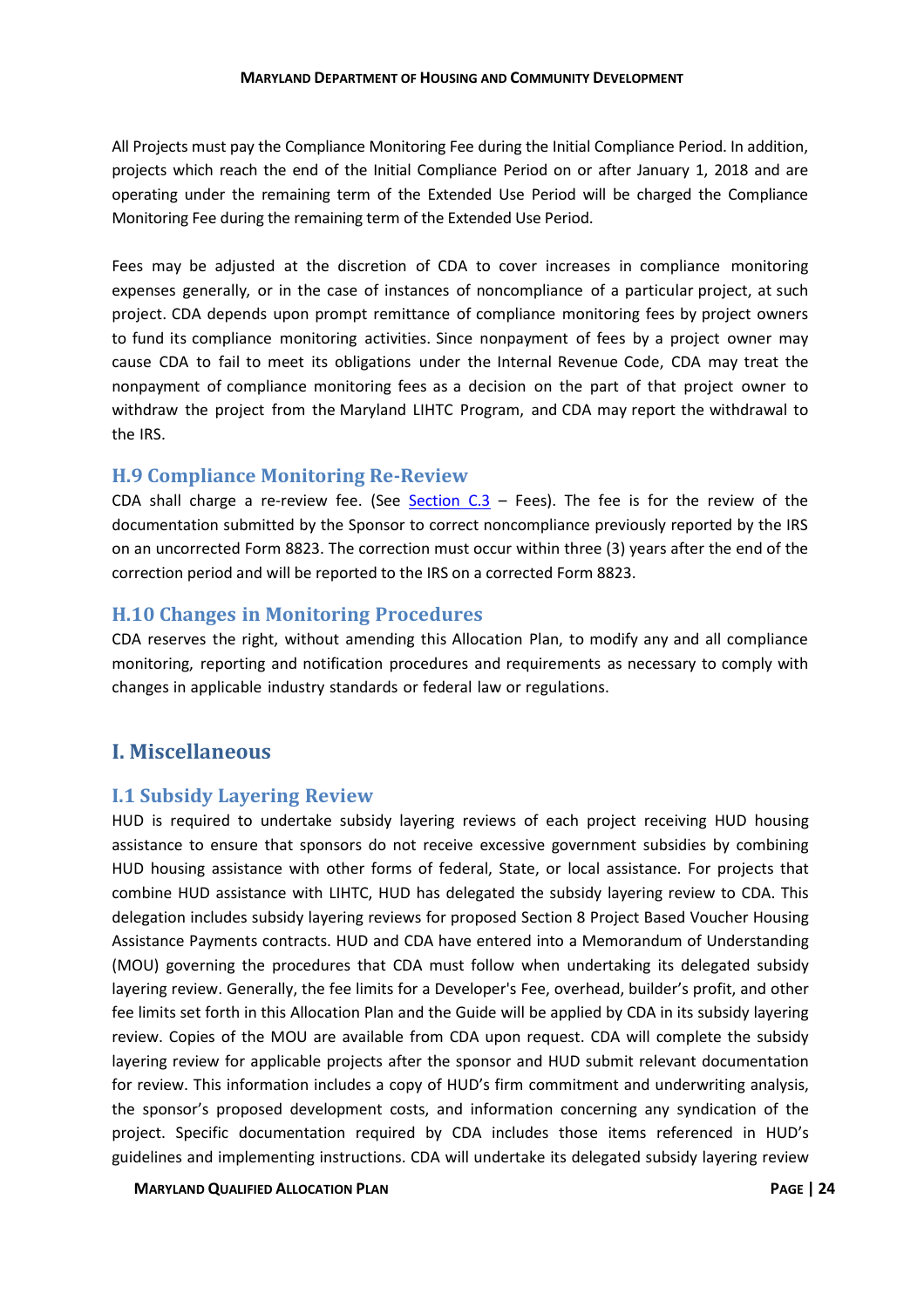for each project after completion of HUD's and CDA's underwriting, if applicable. CDA will complete a second subsidy layering review at the time the IRS Form 8609 is issued for the project.

CDA reserves the right, without amending this Allocation Plan, to amend its subsidy layering procedures as necessary to comply with changes in applicable federal law or regulations, HUD guidelines, or the MOU.

### <span id="page-27-0"></span>**I.2 Qualified Contracts**

If a project owner makes a request to CDA to obtain a "Qualified Contract" (as defined by the Internal Revenue Code) pursuant to §42(h)(6)(E) and (F), the project owner shall furnish to CDA and/or any other parties to the Qualified Contract with such information as CDA shall require, including, but not limited to: past and current operating expense and occupancy data; evidence of tenant notification; financial statements; environmental assessments; and past, pending, or threatened litigation. CDA reserves the right to adopt such additional requirements and procedures as are desirable in order to enable it and project owners to comply with any future requirements imposed by the IRS through the Internal Revenue Code.

# <span id="page-27-1"></span>**I.3 Correspondence and Submittals**

All correspondence and submittals to be given to CDA pursuant to this Allocation Plan, for matters involving the application, reservation and allocation, and compliance monitoring processes shall be in writing and sent or delivered to:

Community Development Administration Maryland Department of Housing and Community Development 7800 Harkins Road Lanham, Maryland 20706 Attention: Tax Credit Administrator taxcredits.dhcd@maryland.gov

### <span id="page-27-2"></span>**I.4 Partial Invalidity**

If any provision of this Allocation Plan, or the application of this Allocation Plan to any person or circumstances, is found by a court to any extent to be invalid or unenforceable, the remainder of this Allocation Plan, or the application of that provision to persons or circumstances other than those with respect to which it is held invalid or unenforceable, shall not be affected. Each provision of this Allocation Plan shall be valid and enforceable to the fullest extent permitted under State and federal law.

### <span id="page-27-3"></span>**I.5 Disclaimer**

In making an allocation of LIHTC to a project owner, CDA will determine, based solely on information submitted in the project owner's application, that the low-income housing project, if completed as proposed in the application, will qualify for an allocation of LIHTC. CDA will neither underwrite the project nor certify that any building in a project will actually meet the requirement necessary to qualify for LIHTC. CDA will not perform any independent investigation as to the initial qualification of any building for LIHTC and will not perform any subsequent investigation or otherwise monitor the project or any building for eligibility for LIHTC in the future, except as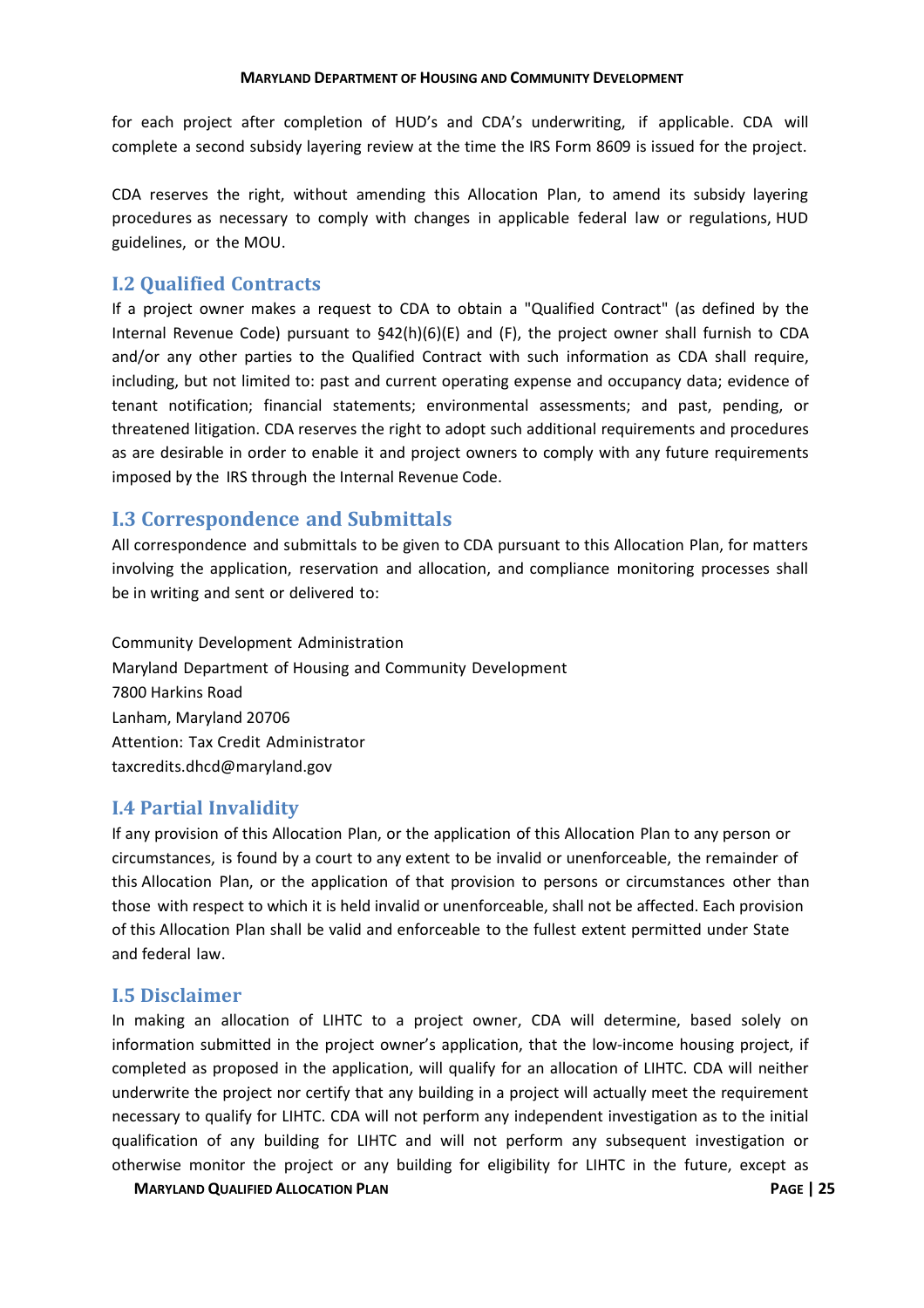required by law. CDA will make no representation concerning the eligibility of any building in a project for LIHTC, the ability of any project owner or investor in a project to use LIHTC, or the status of a project as a "qualified low-income housing project" as that term is defined under §42 of the Internal Revenue Code. **The Internal Revenue Service is not bound by determinations made by CDA in the allocation of LIHTC or the monitoring of project compliance.**

Neither CDA, nor its officers, employees, agents, or authorized representatives will bear any liability to any project owner, investor, tenant, lender, or any other person or entity for any claim arising out of a project or the Maryland LIHTC Program. The applicant, sponsor, developer, and project owner are not the agents of CDA and have no authority to act on behalf of or bind CDA or its officers, employees, agents, or representatives. This limitation of liability applies not only to matters related to the Maryland LIHTC Program but also to any matter or claim involving the acquisition, development, financing, project ownership, operation, or management of any building or project, including an applicant's, project owner's, developer's, sponsor's, or any other party's failure to comply with any federal, State, or local environmental, labor, housing, employment discrimination, permitting, zoning, or land use law, regulation, or requirement.

No officer, employee, agent, or authorized representative of CDA shall be personally liable in any matter arising out of the administration of the Maryland LIHTC Program, including the undertakings or obligations set forth in this Allocation Plan or in any other document or agreement executed or delivered in conjunction with the Maryland LIHTC Program.

**Lenders and investors should consult with their own tax or investment counsel to determine whether a project qualifies for LIHTC, whether a lender or an investor may use LIHTC, and whether any project is financially feasible.**